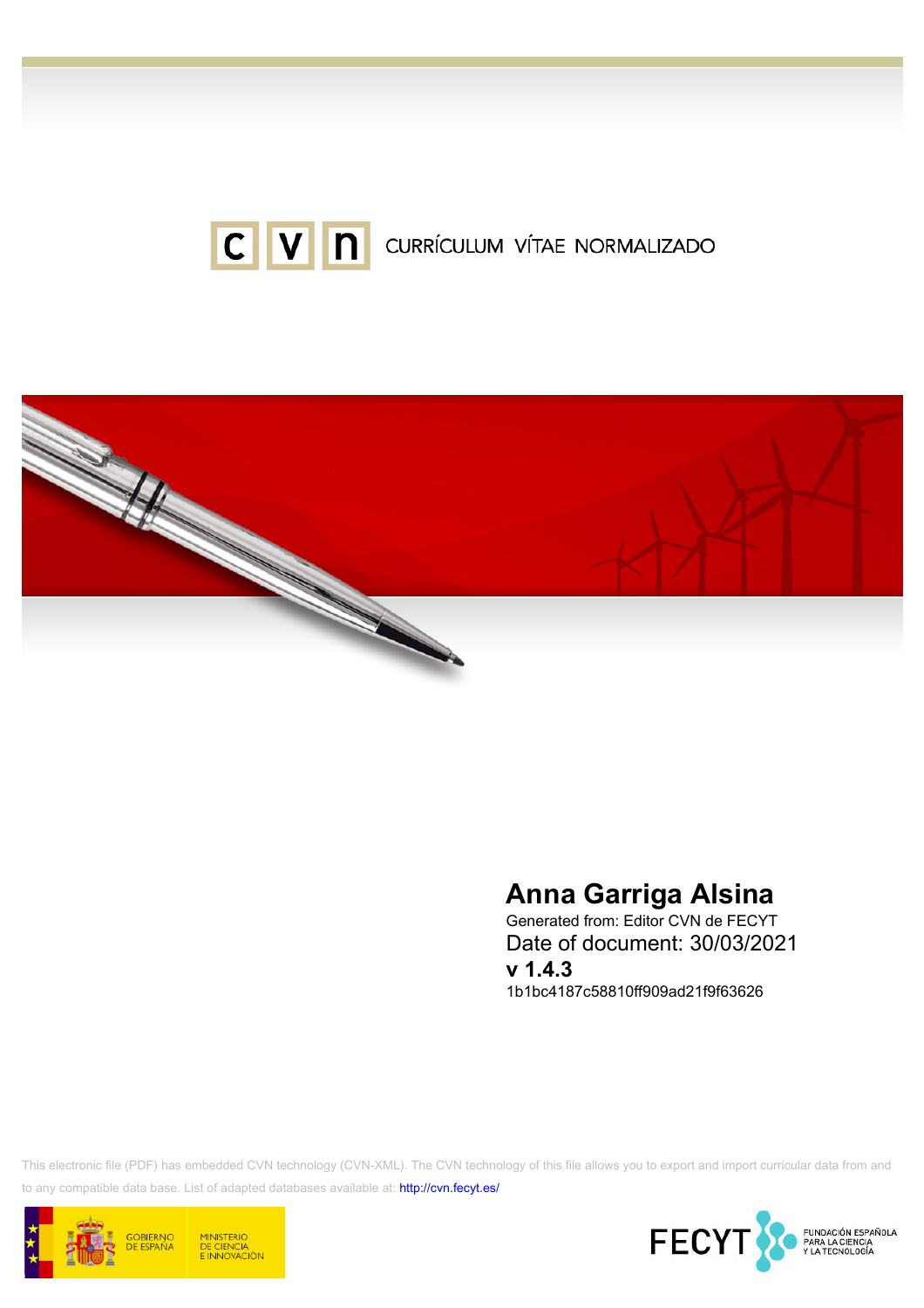

## Summary of CV

This section describes briefly a summary of your career in science, academic and research; the main scientific and technological achievements and goals in your line of research in the medium -and long- term. It also includes other important aspects or peculiarities.

I started my academic career in 2005. The principle aims that have guided me are the following: 1- to study innovative and understudied topics of sociology; 2- to publish in very high-quality journals; 3- to work with the most important international experts on my field in order to establish my own international network; 4- to navigate the obstacles in my academic career that have arisen due to the fact that I am a women and a mother of six children.

My dissertation and post-doctoral research has focused on the trends and consequences of the increase of single parent families in Europe on children. Compared to the United States, far fewer studies on these issues have been conducted in Europe (especially in Spain) a constant aim of my investigation has been to close this gap in our literature. From 2006 to 2010, I completed my PhD at the Department of Political and Social Science at Pompeu Fabra University with European Mention. My supervisors were Pau Baizán, Joan Subirats and Jaap Dronkers. Jaap Dronkers was a leading expert in the field of divorce and the founder of the "European Group Network of Divorce". Two papers of my dissertation were co-authored with Michael Gähler (Stocklom University) and Marco Albertini (University of Bologna) and were published in high quality journals. During my PhD, I also created and coordinated a Research Group on the effects of parental divorce on children's well-being in Europe funded by EQUALSOC Network.

I spent two years (2009-2011) at the University of York as doctoral and postdoctoral researcher under the supervision of professor Kathleen Kiernan. During this period, I had my second child. From 2012 to 2013, I continued my research and taught courses at the University Abat Oliba CEU. During this period, I had my third child and also received two postdoctoral scholarships to carry out research at the very prestigious Center for Demography and Ecology at the University of Wisconsin-Madison. I had to renounce these scholarships- awarded by Generalitat of Catalonia and the Ministry of Education- due health problems related to the pregnancy of my third child and incompatibilities with the rules of the scholarships.

In September 2013, I started my participation in a RecerCaixa project and, afterwards. From January 2014 to July 2020, I had the Juan de la Cierva postdoctoral position at Pompeu Fabra University. From July 2020, I have the Juan de la Cierva Incorporación postdoctoral positon at Center for Demographic Studies. During this period, I have participated in high quality international and national projects. I have started and consolidated new scientific international collaborations with leading researchers in my filed from universities such as the University of Lausanne, the University of Virginia, Georgetown University and the University of Milano-Bicocca. During this period, I was also on leave due to births my fourth, fifth and sixth children. Overall, I'm the co-author of several papers published in the most important journals in the

field of Demography and Family Studies . I have supervised two Phd dissertations. I have established my own international network and have a clear and independent research agenda.



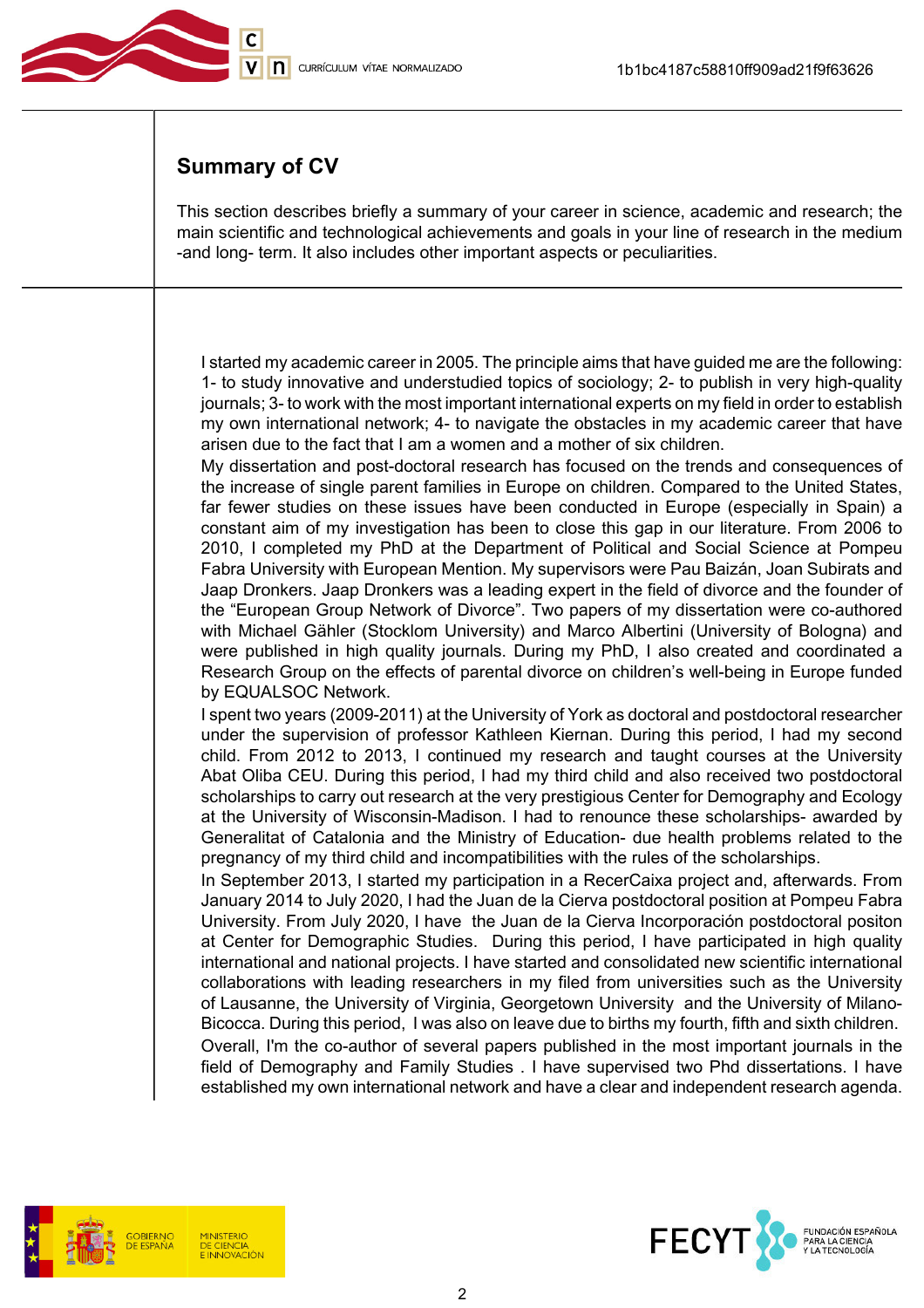

# General quality indicators of scientific research

This section describes briefly the main quality indicators of scientific production (periods of research activity, experience in supervising doctoral theses, total citations, articles in journals of the first quartile, H index...). It also includes other important aspects or peculiarities.



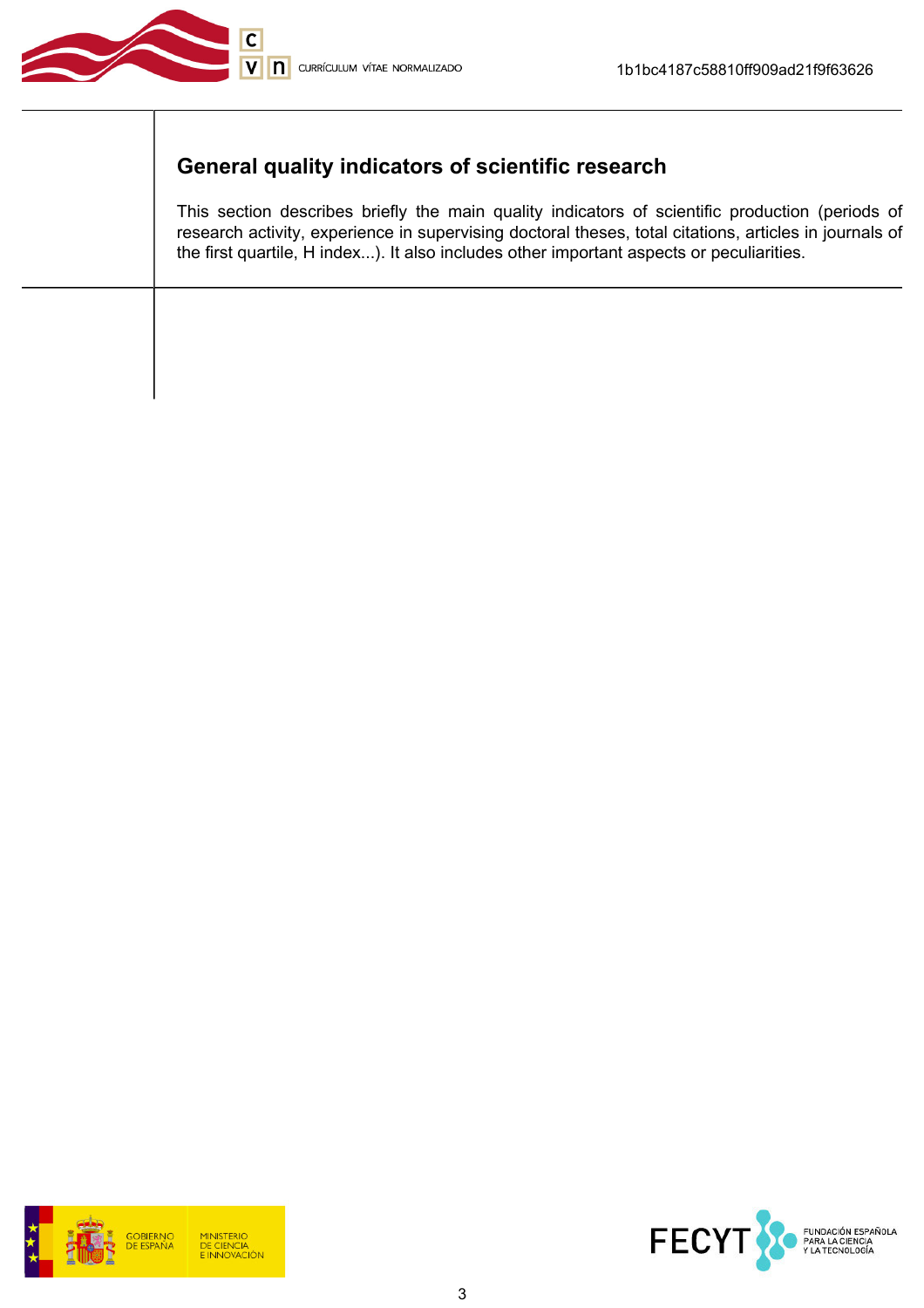

## Anna Garriga Alsina

| Surname(s):                | <b>Garriga Alsina</b>                                         |
|----------------------------|---------------------------------------------------------------|
| Name:                      | Anna                                                          |
| NIE:                       | 77115756E                                                     |
| ORCID:                     | 0000-0001-8263-3626                                           |
| ScopusID:                  | https://www.scopus.com/authid/detail.uri?authorId=55749302700 |
| ResearcherID:              | http://www.researcherid.com/Home.action?returnCode=ROUTER.    |
| Google Scholar:            | https://scholar.google.es/citations?user=RIcu7P0AAAAJ&hl=ca&  |
| Date of birth:             | 27/01/1980                                                    |
| Gender:                    | Female                                                        |
| Nationality:               | <b>Spain</b>                                                  |
| Country of birth:          | <b>Spain</b>                                                  |
| Aut. region/reg. of birth: | Catalonia                                                     |
| Contact province:          | <b>Barcelona</b>                                              |
| City of birth:             | Súria                                                         |
| Contact address:           | Ca n'Altayó, Edifici E2                                       |
| Rest of contact address:   | Universitat Autònoma de Barcelona 08193                       |
| Postcode:                  | 08193                                                         |
| Contact country:           | <b>Spain</b>                                                  |
| Contact aut. region/reg.:  | Catalonia                                                     |
| Contact city:              | <b>Bellaterra</b>                                             |
| Email:                     | agarriga@ced.uab.es                                           |
| Mobile phone:              | (0034) 93 5813060                                             |
|                            |                                                               |

#### Current professional situation

Employing entity: Center for Demographic Studies-Spanish Ministry of Economy and **Competitiveness** Type of entity: University Centres and Structures and Associated Bodies

Professional category: Juan de la Cierva Incorporation Research Fellow Start date: 21/07/2021

Type of contract: Temporary employment contract

Dedication regime: Full time

Primary (UNESCO code): 120903 - Data analysis; 630903 - Family, kinship; 630907 - Social stratification; 631008 - Poverty

Performed tasks: I started the Juan de la Cierva Incorporation Contract in July 2021 under de supervision of Jeroen Spijker.

#### Previous positions and activities

| <b>Employing entity</b>                                                    | <b>Professional category</b>                                                                                       | <b>Start date</b> |
|----------------------------------------------------------------------------|--------------------------------------------------------------------------------------------------------------------|-------------------|
| Pompeu Fabra University-Spanish<br>Ministry of Economy and Competitiveness | Juan de la Cierva Research Fellow                                                                                  | 01/01/2014        |
| University Pompeu Fabra                                                    | Researcher at the Recercaixa Project<br>"Spatial segregation of Poverty in<br>Catalonia: Structure and Dynamics of | 01/09/2013        |



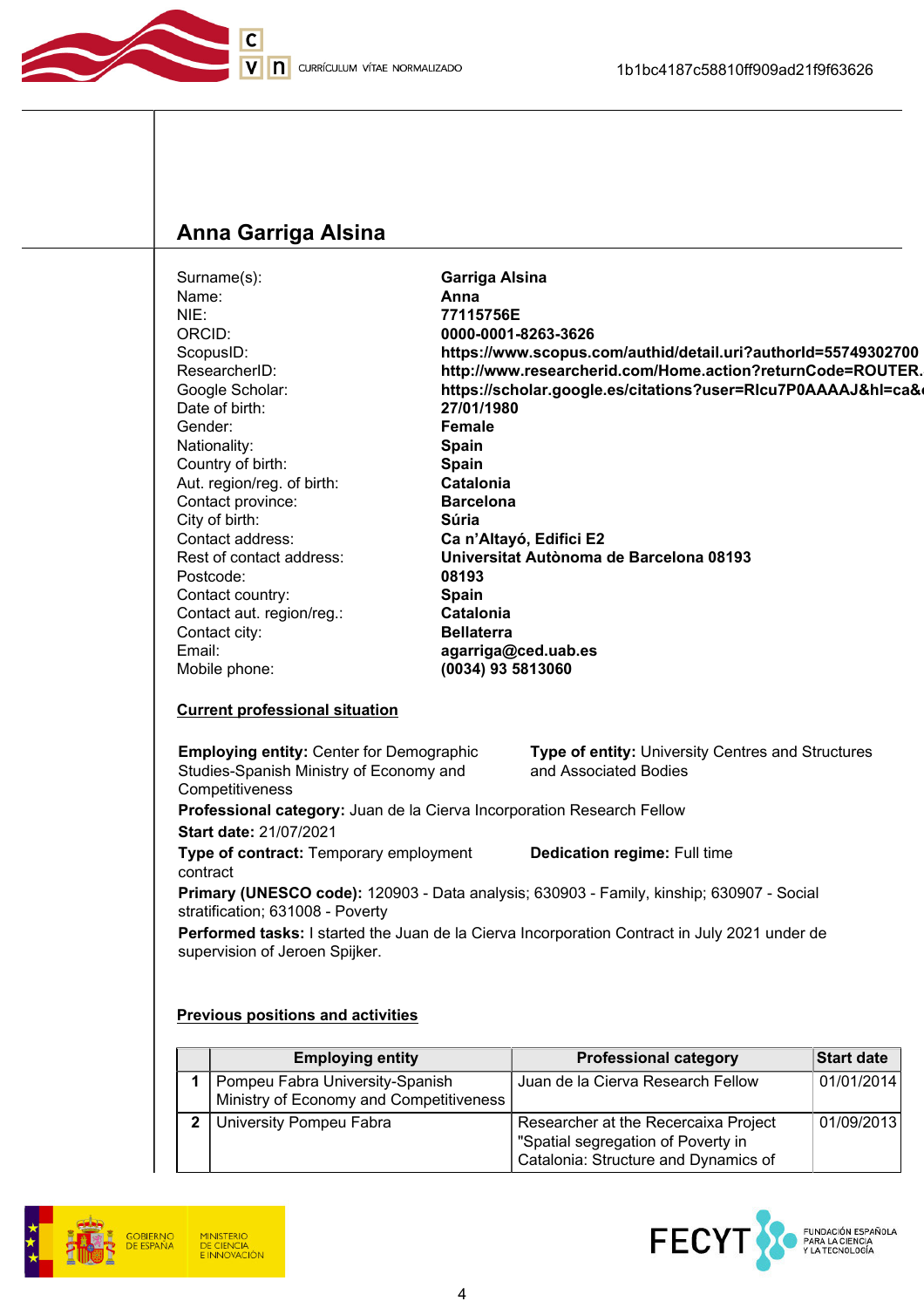|   | <b>Employing entity</b>                                                          | <b>Professional category</b>                                                                                     | <b>Start date</b> |
|---|----------------------------------------------------------------------------------|------------------------------------------------------------------------------------------------------------------|-------------------|
|   |                                                                                  | Social Inequality". Project Leader: Sebastià<br>Sarasa.                                                          |                   |
| 3 | University Abat Oliba CEU                                                        | Assistant professor                                                                                              | 01/10/2011        |
| 4 | Scholarship Fundación Caja Madrid                                                | <b>Visiting Postdoctoral and Doctoral</b><br>Researcher at the Department of Social<br>Policy and Social Science | 01/09/2009        |
| 5 | University Pompeu Fabra                                                          | <b>FPU Doctoral Fellow</b>                                                                                       | 01/02/2008        |
| 6 | Public Policies and Government Institute.<br>Autonomous University of Barcelona. | <b>FPU Doctoral Fellow</b>                                                                                       | 01/01/2005        |
| 7 | Department of Family and Social<br>Solidarity, Lombardy Region.                  | Internship                                                                                                       | 01/09/2003        |

1 Employing entity: Pompeu Fabra University-Spanish Ministry of Economy and Competitiveness Department: Political and Social Science

Professional category: Juan de la Cierva Research Fellow

Start-End date: 01/01/2014 - 20/07/2021

Type of contract: Temporary employment contract

Dedication regime: Full time

Primary (UNESCO code): 630903 - Family, kinship; 630907 - Social stratification

Performed tasks: I started the Juan de la Cierva contract in January 2014 under the supervision of professor Gosta Esping Andersen. This scholarship was for 3 years but it has been exteneded due to the births of my fourth, fifth and sixth children. The research that I conducted comprises two research lines: 1) the trends and consequences of the socio-economic differences on family structure polarization and 2) the heterogeneity of the consequences of divorce. During this period, I published in high quality journals and I have supervised two Phd dissertations. In addition to that, during this period, I was involved in four national research projects and I was also involved with the project of the Department of Statistics of the University of Milan-Biccoca headed "Finite mixture and latent variable models for causal inference and analysis of socio-economic data" (FIRB - Futuro in ricerca). Thanks to this project, I completed a short visiting period in this Department, where I was trained in the application of several advanced statistical techniques.

- 2 Employing entity: University Pompeu Fabra Type of entity: University Department: Political and Social Polity and Social Science Professional category: Researcher at the Recercaixa Project "Spatial segregation of Poverty in Catalonia: Structure and Dynamics of Social Inequality".Project Leader: Sebastià Sarasa. Start-End date: 01/09/2013 - 31/12/2013 Duration: 4 months Type of contract: Temporary employment contract Field of management activity: University
- 3 Employing entity: University Abat Oliba CEU Type of entity: University Professional category: Assistant professor Start-End date: 01/10/2011 - 01/06/2013
- 4 Employing entity: Scholarship Fundación Caja Madrid Professional category: Visiting Postdoctoral and Doctoral Researcher at the Department of Social Policy and Social Science Start-End date: 01/09/2009 - 01/09/2011 Duration: 2 years Performed tasks: During the visitation period at the Department of Social Policy and Social Work of the University of York, I completed my PhD dissertation and I did a research about the consequences of parental divorce on children's well-being. The supervisor of this stay was Kathleen Kiernan.

Together with other young invited researchers around the world, I participated in a very high-quality



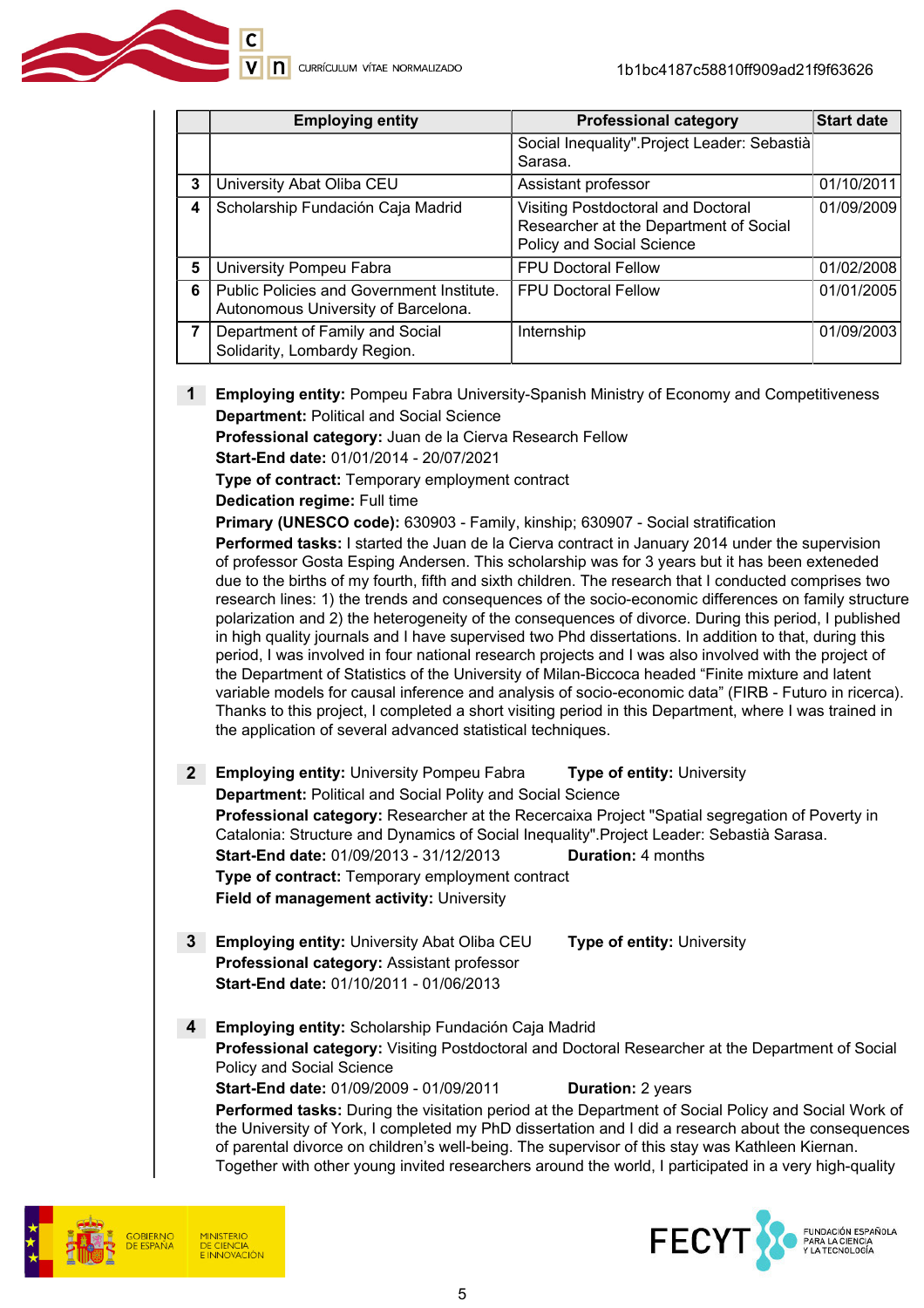summer seminar-SAGUARO seminar- which an ongoing initiative of Professor Robert D. Putnam at the John F. Kennedy School of Government at Harvard University.

5 Employing entity: University Pompeu Fabra Type of entity: University Department: Political and Social Science Professional category: FPU Doctoral Fellow Start-End date: 01/02/2008 - 01/08/2009

part of this group. Furthermore, I did several methodological courses.

Type of contract: Temporary employment contract Performed tasks: During this period, I wrote two of the most important papers of my dissertation on the consequences of parental divorce on children's well-being. In addition, I created and coordinated a research network on "The effects of marital instability on children's well-being and intergenerational relations in Europe" funded by Equalsoc network. Several leading experts in the field of divorce took

6 Employing entity: Public Policies and Government Institute. Autonomous University of Barcelona.

Professional category: FPU Doctoral Fellow

Start-End date: 01/01/2005 - 31/01/2008

Performed tasks: I started my PhD dissertation and I was involved in the Project "Urban Exclusion in Spain: Conceptual Foundations and Comparative Analysis (EXURB)" (project leader: Joan Subirats). I studied the urban exclusion in two neighbourhoods of Barcelona using qualitative techniques, together with other researchers of the project.

Type of entity: University

**7** Employing entity: Department of Family and Social Solidarity, Lombardy Region. City employing entity: Milan, Lombardia, Italy Professional category: Internship Start-End date: 01/09/2003 - 01/01/2004



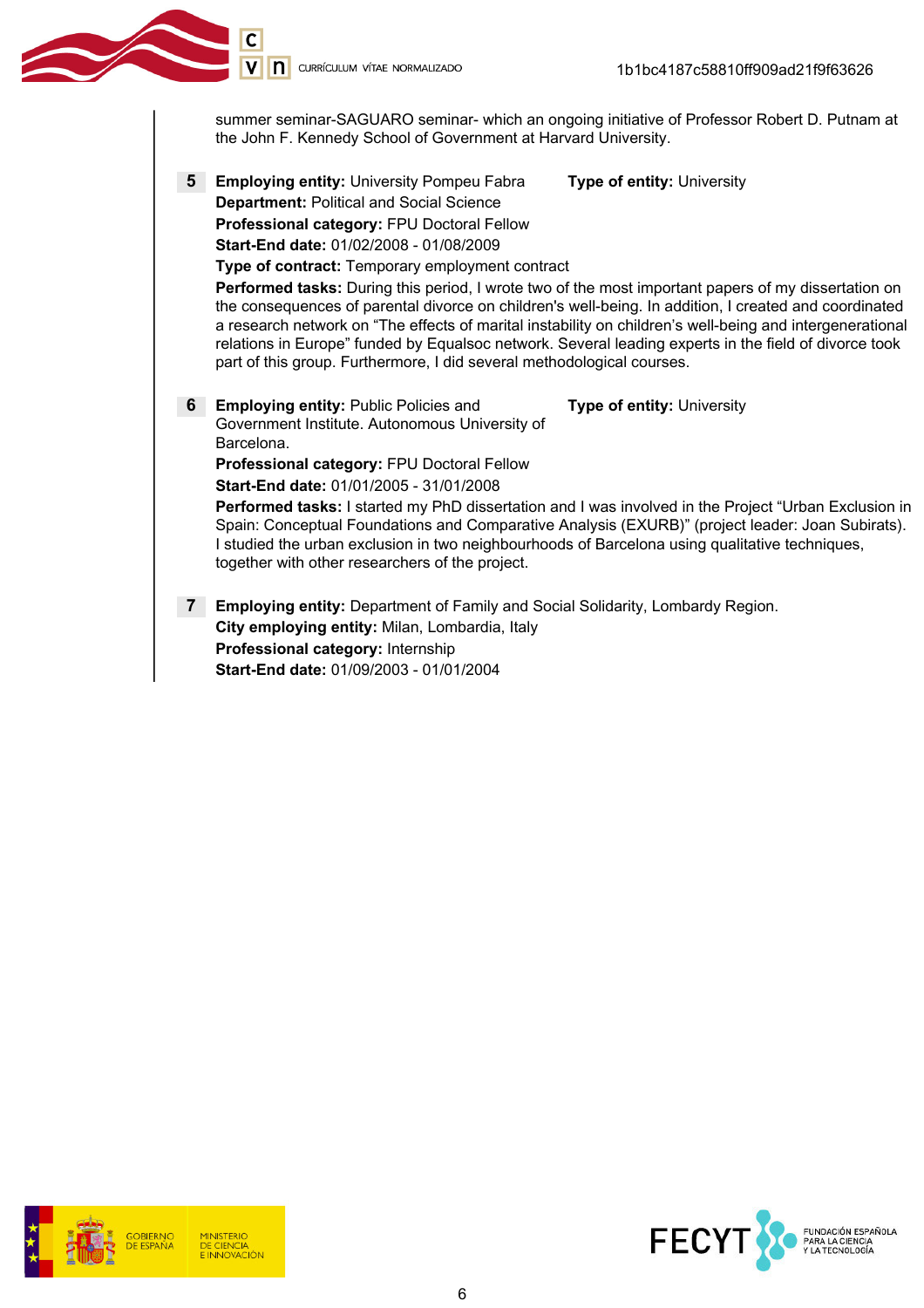

## Education

#### University education

#### 1st and 2nd cycle studies and pre-Bologna degrees

1 University degree: Master Name of qualification: Métodos y Técnicas para el Estudio de la Población City degree awarding entity: Bellaterra, Catalonia, Spain Degree awarding entity: Demographic Studies Center Date of qualification: 01/03/2006 Standardised degree: No

- 2 University degree: Diplomatura / Llicenciatura / Grau Name of qualification: Political Science. Degree awarding entity: Autonomus University of Type of entity: University Barcelona Date of qualification: 07/07/2003 Average mark: Excellent Prize: Special award for degree Standardised degree: Yes
- 3 University degree: Middle degree Name of qualification: International Program in Political Science Degree awarding entity: Institute of Political Studies, Paris (Sciences Po- Paris). Date of qualification: 07/01/2001

#### **Doctorates**

Doctorate programme: Political and Social Sciences Degree awarding entity: Pompeu Fabra University Type of entity: University City degree awarding entity: Barcelona, Catalonia, Spain Date of degree: 11/11/2010 European doctorate: Yes **Date of certificate:** 10/11/2010 Thesis title: Consequences of parental divorce and family structure on children's outcomes in European societies: individual, cohort and country explanations Thesis co-director: Jaap Dronkers; Pau Baizán; Joan Subirats Obtained qualification: Summa Cum Laude Recognition of quality: Yes



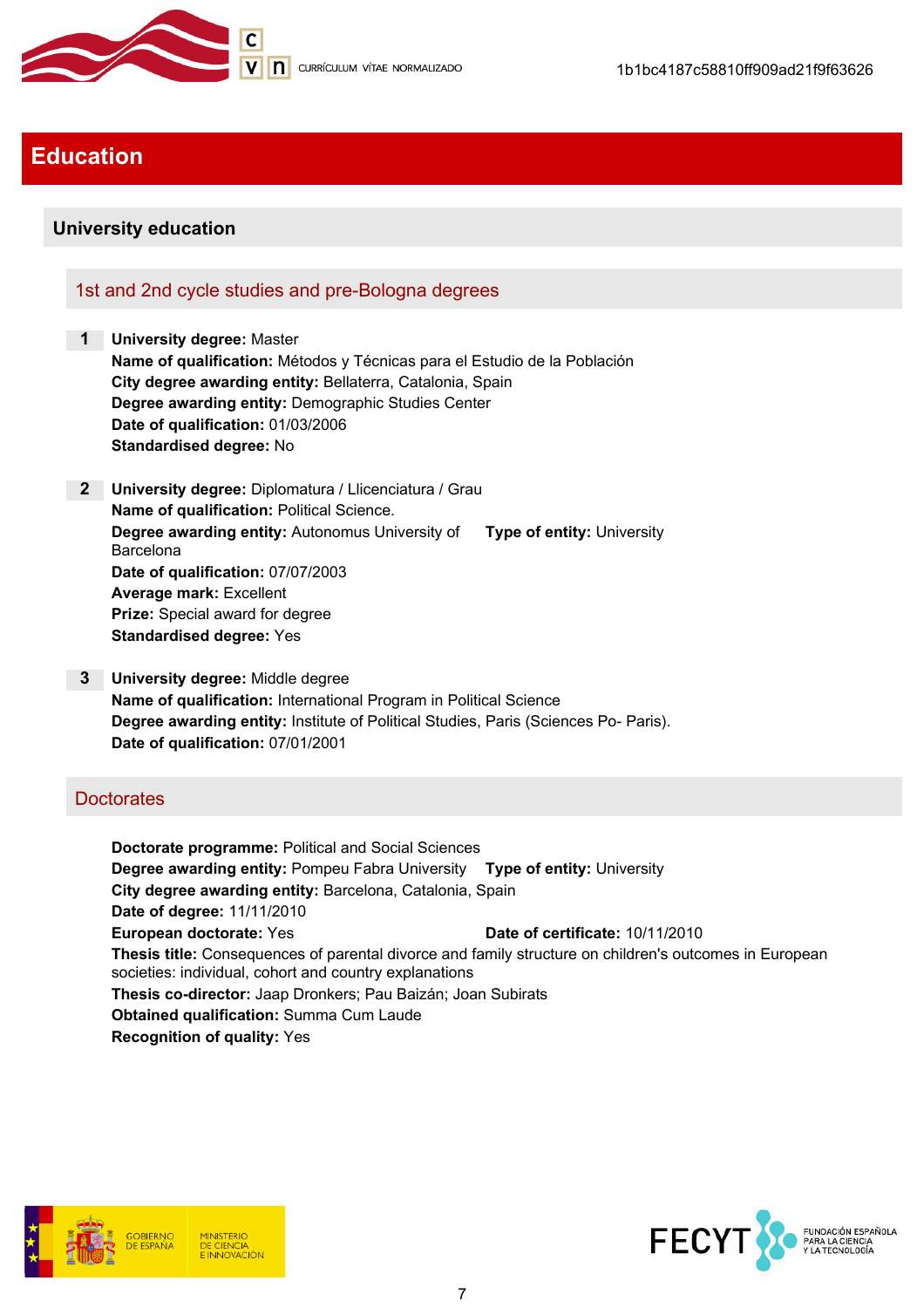

### Language skills

| Language | <b>Listening skills</b> | <b>Reading skills</b> | <b>Spoken interaction Speaking skills</b> |     | <b>Writing skills</b> |
|----------|-------------------------|-----------------------|-------------------------------------------|-----|-----------------------|
| French   | ΙB′                     | B2                    | lB1                                       | ΙB. | A2                    |
| Italian  | C1                      | U                     | IC1                                       | ∣C∙ | lB2                   |
| English  | C1                      | ⌒.<br>◡               | IC1                                       | ∣C∙ | ۱C٠                   |
| Catalan  | C2                      | C <sub>2</sub>        | C2                                        | ∣C2 | lC2                   |
| Spanish  | C2                      | C <sub>2</sub>        | C <sub>2</sub>                            | lC2 | C2                    |

# Teaching experience

#### General teaching experience

| 1              | Name of the course: Family and School<br><b>University degree: Education</b>               |                                   |
|----------------|--------------------------------------------------------------------------------------------|-----------------------------------|
|                | Start date: 2015<br><b>Entity: University Abat-Oliba CEU</b>                               | <b>End date: 2021</b>             |
| 2 <sup>1</sup> | Name of the course: Public Policies I, Public Policies II<br><b>University degree: Law</b> |                                   |
|                | Start date: 2012                                                                           | <b>End date: 2021</b>             |
|                | Type of hours/ ECTS credits: Credits                                                       |                                   |
|                | <b>Entity: University Abat Oliba -CEU</b>                                                  | <b>Type of entity: University</b> |
|                |                                                                                            |                                   |
| 3              | Name of the course: Sociology                                                              |                                   |
|                | <b>University degree: Criminology</b>                                                      |                                   |
|                | Start date: 2013                                                                           | <b>End date: 2014</b>             |
|                | Type of hours/ ECTS credits: Credits                                                       |                                   |
|                | Hours/ECTS credits: 6                                                                      |                                   |
|                | <b>Entity: University Abat Oliba CEU.</b>                                                  |                                   |
|                | City of entity: Barcelona, Catalonia, Spain                                                |                                   |
| 4              | University degree: Ciencias Políticas y de la Administración                               |                                   |
|                | Start date: 2006                                                                           | <b>End date: 2007</b>             |
|                | Type of hours/ ECTS credits: Credits                                                       |                                   |
|                | Hours/ECTS credits: 3,5                                                                    |                                   |



Entity: Autonomous University of Barcelona

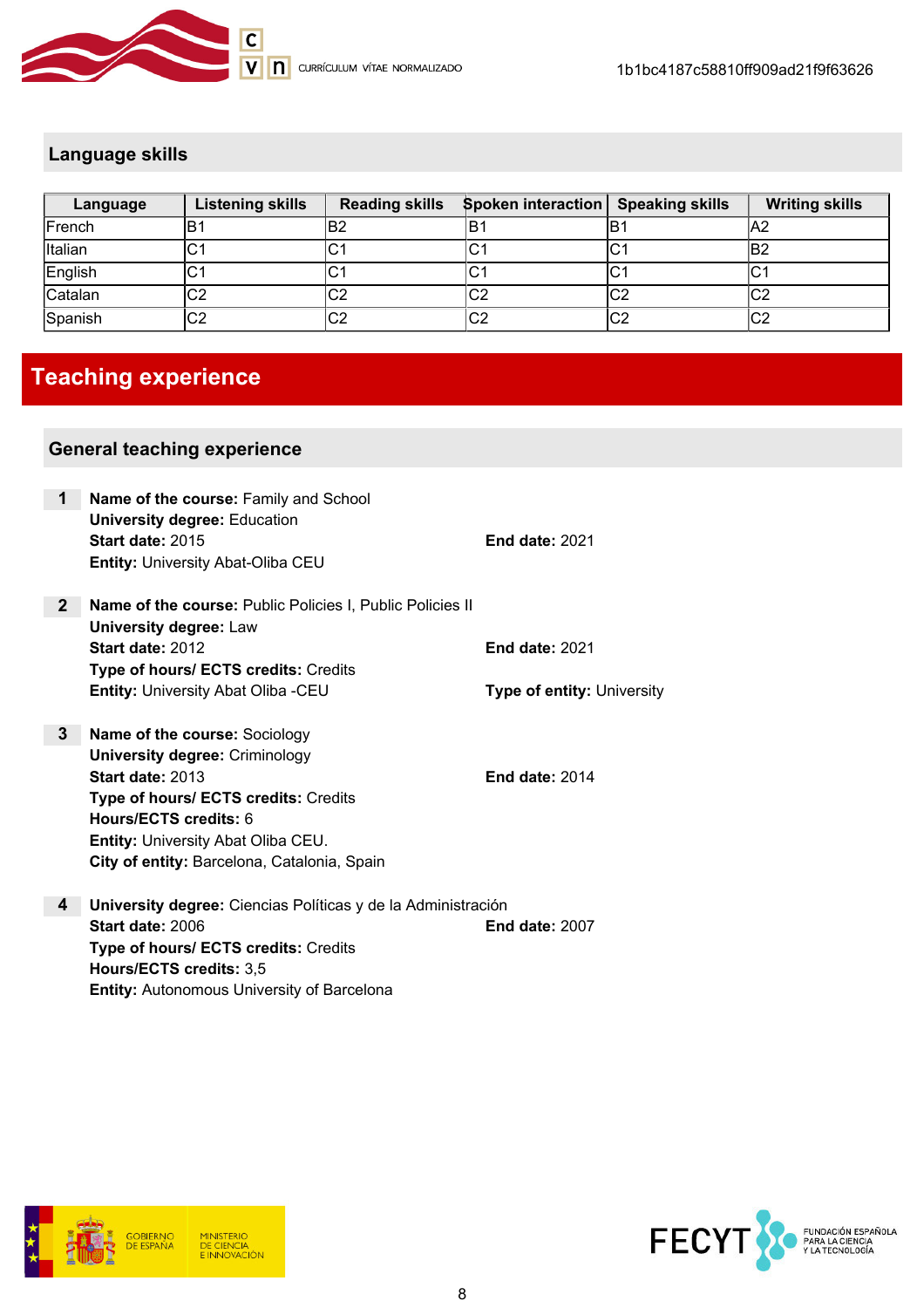

#### Experience supervising doctoral thesis and/or final year projects

- 1 Project title: Cohabitation, marriage and child wellbeing: Spain in comparative perspective. Expected date of reading 2018 Type of project: Doctoral thesis Co-director of thesis: Lluís Flaquer; Almudena Moreno **Entity:** Department of Sociology. Autonomous University Type of entity: University Department of Barcelona City of entity: Bellaterra, Catalonia, Spain Student: Xiaoteng Hu Date of reading: 28/06/2018
- 2 Project title: El acogimiento familiar y los vínculos familiares: un estudio cualitativo sobre el acogimiento en familia ajena en la Comunidad de Madrid Type of project: Doctoral thesis Co-director of thesis: Núria Fuentes **Entity:** University San Pablo CEU Type of entity: University City of entity: Madrid, Community of Madrid, Spain Student: Teresa Díaz Obtained qualification: Summa Cum Laude Date of reading: 23/01/2016 Quality recognition: Yes

#### Other activities/achievements not included above

- 1 Description of the activity: Member of the Evaluation Committe of ten Bachelors' Degree Final Thesis Organising entity: University Abat Oliba-CEU End date: 2017
- 2 Description of the activity: Member of the Evaluation Committe of two Maters Thesis Organising entity: University Abat Oliba-CEU End date: 2017



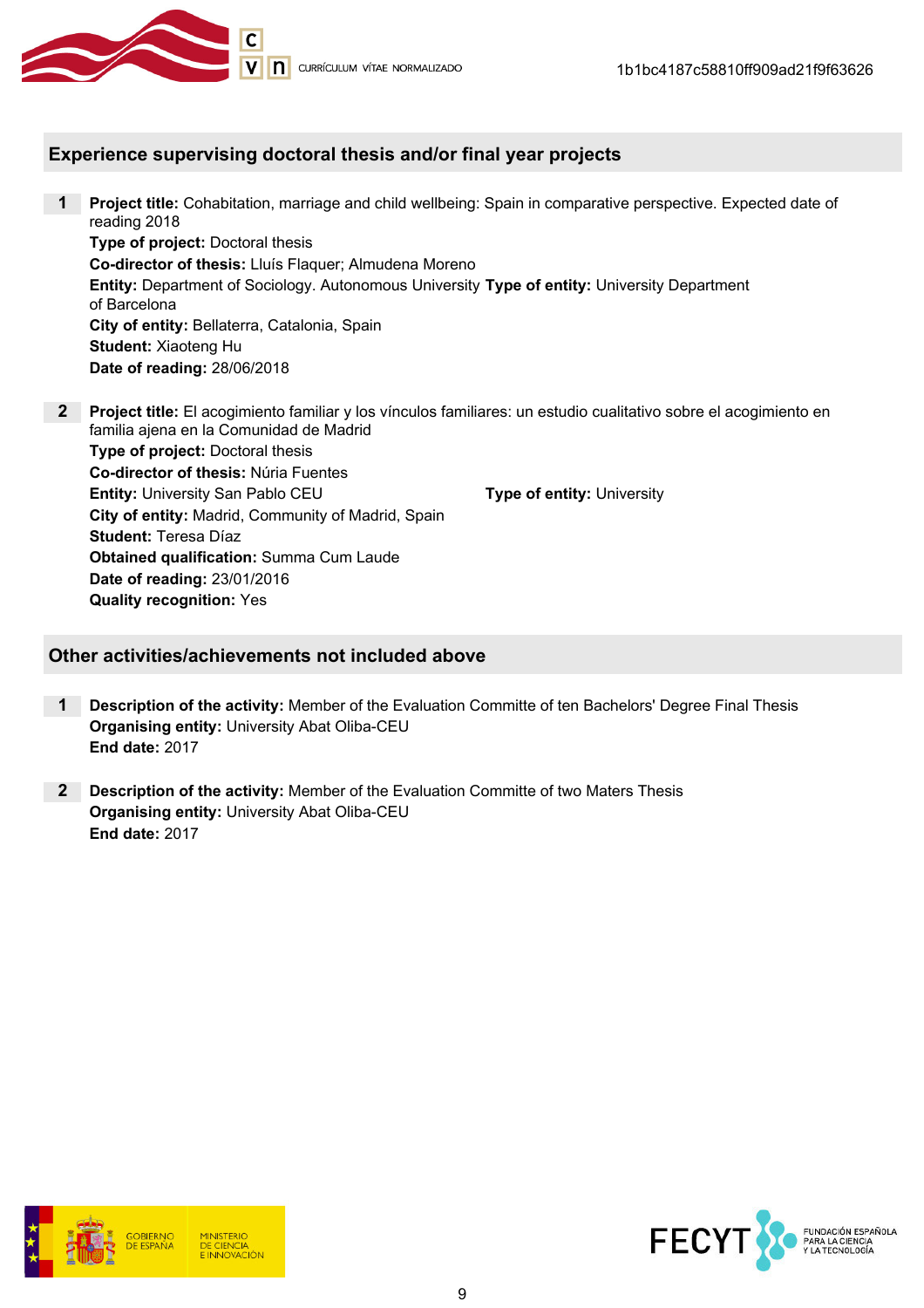

# Scientific and technological experience

#### Scientific or technological activities

#### R&D projects funded through competitive calls of public or private entities

**Name of the project:** An integral study of intimate partner's violence against women: individual and relational factors that increase the risks of perpetrating and experiencing IPV Entity where project took place: Pompeu Fabra Univeristy Name principal investigator (PI, Co-PI....): Jorge Rodríguez Nº of researchers: 14 Funding entity or bodies: Recercaixa-Fundació la Caixa Start-End date: 2017 - 2019 Applicant's contribution: My contribution consists on exploring the socio-economic differences in partner's domestic violence againts the women in Spain. 2 Name of the project: The father involvement in the care of children and children's well-being in Spain Entity where project took place: University of Valladolid Name principal investigator (PI, Co-PI....): Almudena Moreno Nº of researchers: 11 Funding entity or bodies: Ministry of Economy and Competitiveness. Government of Spain Code according to the funding entity: CSO2015-69439-R Start-End date: 2016 - 2019 Applicant's contribution: My contribution consists on exploring the socio-economic differences in father's involvement in different family structures in Spain. 3 Name of the project: FIRB: Mixture and latent variable model for causal inference and analysis of socio-economic data Degree of contribution: External collaboration Entity where project took place: University Milano-Biccoca City of entity: Italy Name principal investigator (PI, Co-PI....): Fulvia Pennoni Nº of researchers: 20

Start-End date: 2014 - 2016

4 Name of the project: Family demography and social mobility Entity where project took place: Pompeu Fabra University Name principal investigator (PI, Co-PI....): Gösta Esping-Andersen Nº of researchers: 14 Funding entity or bodies: Spanish Ministry of Economy and Competitiveness

Code according to the funding entity: CSO2013-43461- R Start-End date: 2014 - 2016



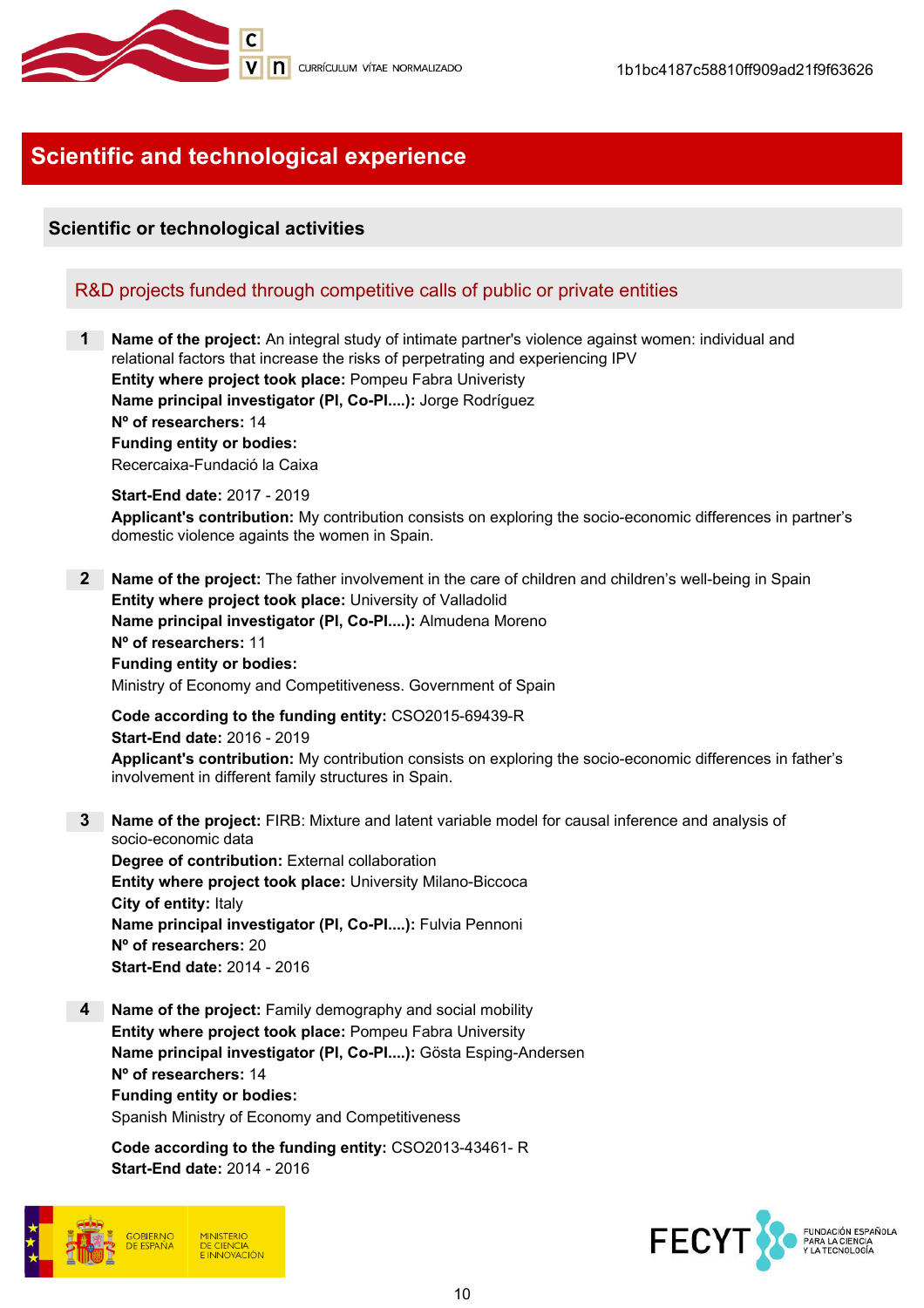

- 5 Name of the project: The father involvement in the care of children in Spain Degree of contribution: Researcher Entity where project took place: Autonomous University of Barcelona Type of entity: University Name principal investigator (PI, Co-PI....): Lluís Flaquer Nº of researchers: 11 Funding entity or bodies: Ministry of Economy and Competitiveness. Government of Spain Code according to the funding entity: CSO2012-33476 Start-End date: 2013 - 2016 6 Name of the project: Fundamentos antropológicos e implicaciones psicopedógicas y jurídicas de la
- doble vinculación de los menores en acogimiento familiar y en situación de ruptura familiar. Propuesta de actuación en el ámbito de las políticas sociales. Entity where project took place: University Abat-Oliba-CEU Name principal investigator (PI, Co-PI....): Juan Ignacio Grande Aranda Nº of researchers: 10

Funding entity or bodies: University San Pablo CEU

Code according to the funding entity: --- Start-End date: 2009 - 2011

7 Name of the project: The effects of marital instability on children's well-being and intergenerational relations Entity where project took place: Pompeu Fabra University Name principal investigator (PI, Co-PI....): Anna Garriga Nº of researchers: 9 Funding entity or bodies: Network of Excellence"Economic Change, Quality of Life and Social Cohesion" (EQUALSOC) funded by the European Union"s Sixth Framework Programme

Code according to the funding entity: --- Start-End date: 2008 - 2010

8 Name of the project: New vocational training system for Lombardy Region Name principal investigator (PI, Co-PI....): Felice Crema Nº of researchers: 10 Funding entity or bodies: European Social Fund

Start-End date: 2003 - 2005

9 Name of the project: Urban social exclusion in Spain: conceptual foundations and comparative analysis Entity where project took place: 'Instituto de Gobierno y Políticas Publicas' (IGOP) at the Autonomous University of Barcelona Name principal investigator (PI, Co-PI....): Joan Subirats Hument Nº of researchers: 14 Funding entity or bodies: Spanish Ministry of Education and Science

Start date: 2004



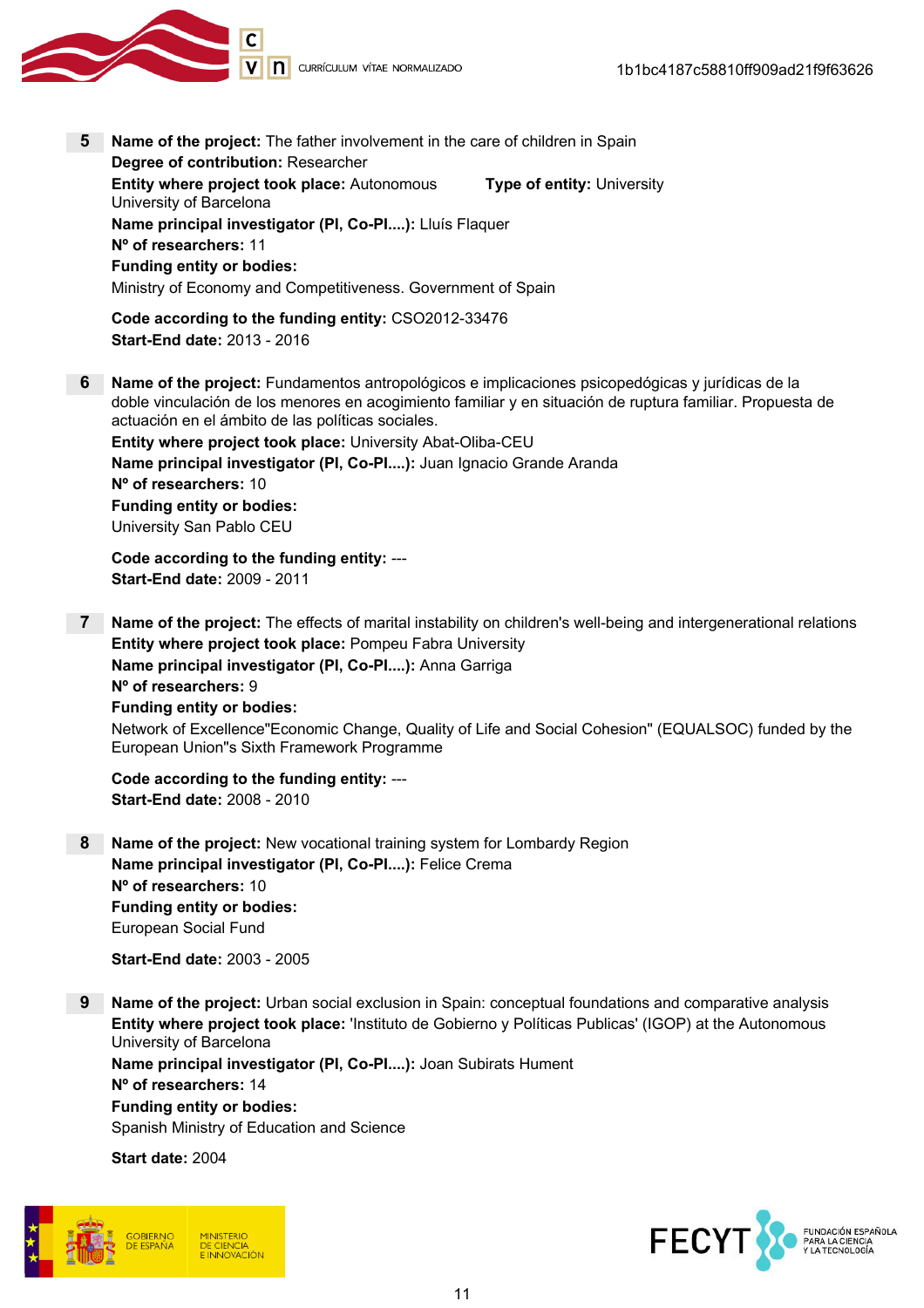

#### R&D non-competitive contracts, agreements or projects with public or private entities

Name of the project: Elaboración de los contenidos para las bases del Plan Integral de Ayuda a la Família de la Generalidad de Cataluña Entity where project took place: University Abat Oliba Degree of contribution: Researcher Entity where project took place: University Abat Oliba Name principal investigator (PI, Co-PI....): Lluis Flaquer Nº of researchers: 4 Funding entity or bodies: Generalidad de Cataluña

Code according to the funding entity: --- Start date: 2012

## Scientific and technological activities

#### Scientific production

#### Publications, scientific and technical documents

1 Anna Garriga; Jorge Martínez. Growing up in a single mother family and student's rardiness a cross-national study: exploring the moderating role of family resources. Journal of Divorce and Remarriage. 59 - 1, pp. 1 - 24. (United States of America): 2018.

DOI: https://doi.org/10.1080/10502556.2017.1343564 **Type of production:** Scientific paper Format: Journal

Total no. authors: 2 Corresponding author: Yes **Impact source: SCOPUS Category: Demography Quartile 2** Impact index in year of publication: 0.385. Journal in the top 25%: No Position of publication: 31 No. of journals in the cat.: 85

**Position of signature: 1 Degree of contribution:** Author or co-author of article in journal with external admissions assessment committee

Relevant results: Research shows that growing up in a single-parent family has a negative effect on children's educational level, whereas the relationship between family structure and test scores is less consistent or even nonexistent in some countries. Some authors suggested that something besides cognitive ability is responsible for the poorer school outcomes of children from nonintact families. In this study, we focus on a noncognitive outcome, in this case student tardiness, which is one of the components of problematic absenteeism. Using PISA 2003 data from Australia, Austria, Belgium, Canada, Denmark, Finland, France, Germany, Greece, Italy, New Zealand, Norway, Portugal, Spain, Sweden, the United Kingdom, and the United States, we find that children who grow up in a single-mother family have greater chances of arriving late for school in 16 of the 17 countries analyzed. Some studies have analyzed the extent to which the effect of growing up in a single-mother family is compensated by a high level of family resources. However, these yield mixed findings, which can be attributed to the differences between the countries studied. With the exception of Bernardi and Radl (2014), to our knowledge no study analyzes the heterogeneity of family structure effects using a cross-national approach. We find that in most of the 17 countries analyzed, a high level of family resources, such as home possessions, cultural resources, mother's occupational and educational level, and mother's type of work, do not compensate for the harmful effects of growing up in a single-mother family on children's school tardiness.

Relevant publication: Yes



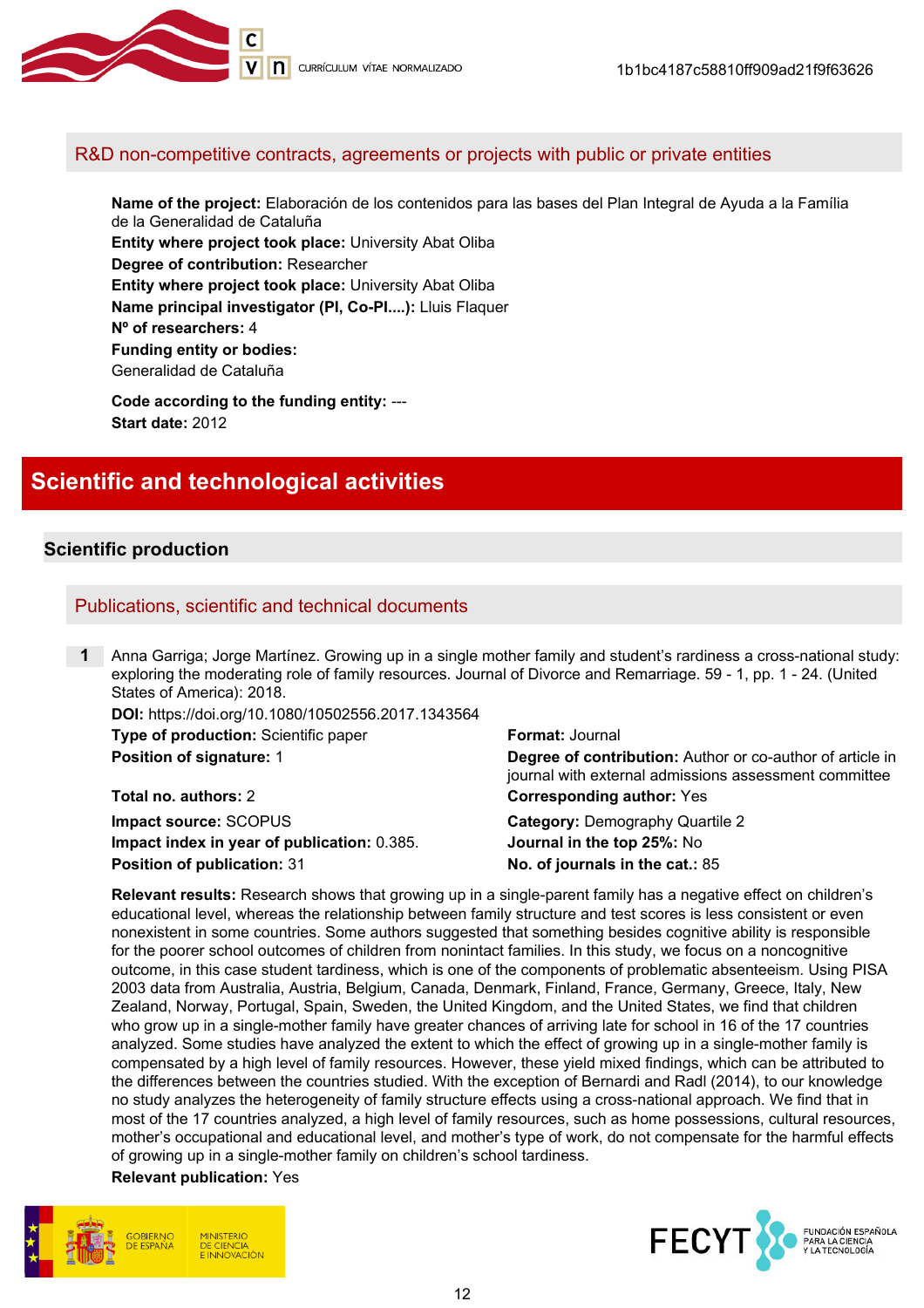

2 Anna Garriga; Almudena Moreno; Jorge Martínez. Parents' relationship quality and children's behavioural problems: the moderating role of mother-child relations and family socio-demographic background. Child and Adolescent Social Work Journal. (United States of America): 2018.

**Type of production:** Scientific paper Format: Journal

Total no. authors: 3 Corresponding author: Yes Impact index in year of publication: 0.287 Journal in the top 25%: No Position of publication: 145 No. of journals in the cat.: 454

**Position of signature: 1 Degree of contribution:** Author or co-author of article in journal with external admissions assessment committee

**Impact source:** SCOPUS Category: Social Sciences (miscellaneous) Quartile 2

Relevant results: This study uses data from a nationally representative sample of UK children (the Millennium Cohort Study) to investigate the extent to which parents' relationship quality affects children's behavioural problems and whether the quality of the mother-child relationship and the family socio-demographic background moderate this association. We find that parents' relationship quality is clearly related to children's externalizing problems at ages 3 and 5 years and that the quality of mother-child relationships explains a substantial part of this association. Notably, a reported warm relationship with the mother does not reduce the detrimental effect of poor parental relationship problems, whereas a conflictual relationship exacerbates it. The effect of parent's relationship quality is the same for children from different ethnic and marital status backgrounds, as well as for mother's education and child's gender, but is greatest amongst poorer children. These findings suggest that policies and intervention programs that promote parents' relationship quality are likely to be beneficial for children from different family contexts, but especially for those from poor families.

#### Relevant publication: Yes

3 Anna Garriga; Clara Cortina. The change in single mothers' educational gradient over time in Spain. Demographic Research. 36, pp. 1859 - 18888. (Germany): 2017.

DOI: 10.4054/DemRes.2017.36.61 **Type of production:** Scientific paper Format: Journal

Total no. authors: 2 Corresponding author: Yes Impact source: SCOPUS Category: Demography Quartile 2 Impact index in year of publication: 0.973 Journal in the top 25%: Yes **Position of publication: 18** No. of journals in the cat.: 85

**Impact source: ISI** Category: Demography Quartile 2 Impact index in year of publication: 1.320 Journal in the top 25%: No Position of publication: 12 No. of journals in the cat.: 26

Source of citations: WOS Citations: 1

Source of citations: Google scholar Citations: 3

**Position of signature: 1 Degree of contribution:** Author or co-author of article in journal with external admissions assessment committee

Relevant results: Family structures changed enormously during the latter decades of the 20th century, with the diffusion of less-common family forms, especially among low-educated women. Previous research suggests that in Spain these changes have taken place in a very short period of time.The aim of this paper is, specifically, to analyse the educational gradient of single-mother families and its evolution in recent decades, focusing on age differences. We use the 1991, 2001, and 2011 Spanish population censuses and apply logistic regression analysis. Our investigation focuses on non-widowed mothers with children under 18. Results show how the educational gradient of single motherhood reversed between 1991 and 2011. Our analyses reveal differences by age. While mothers younger than 30 present a consistent and even increasingly negative educational gradient across the whole period, the reversal applies to older mothers. It is this reversal that has resulted in changing a positive to a negative or neutral educational gradient. Our results indicate that the diversification of educational profiles of Spanish mothers' family structures is a process that is here to stay. Contribution: The article contributes to



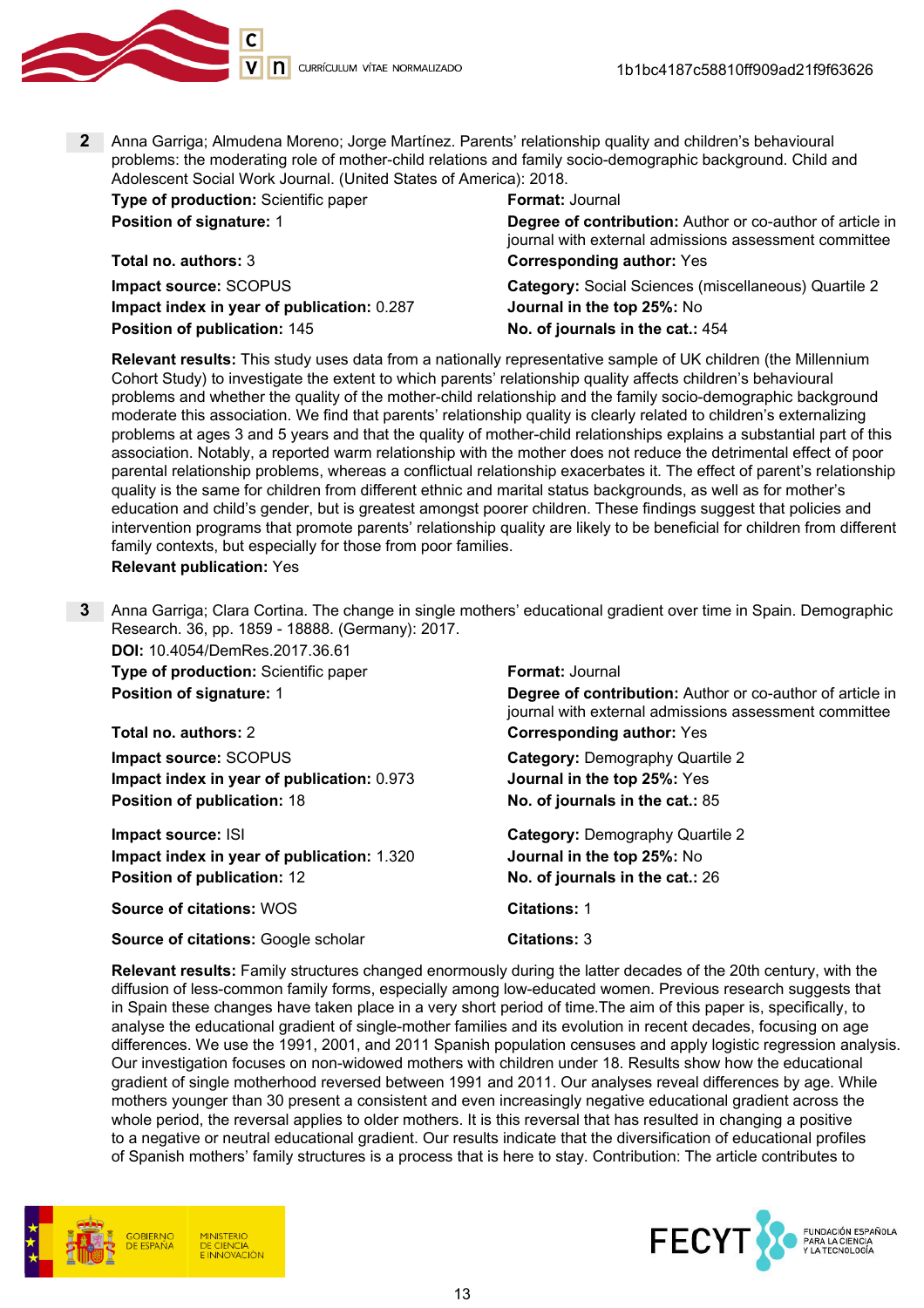

understanding the consequences of the diversification of family structures in the context of an economic crisis in which education is becoming increasingly important in determining mothers' and children's opportunities. Relevant publication: Yes

4 Clara Valls; Anna Garriga; Carlos Pérez; Joan Guàrdia; Raffaella Iafratte. Young adults' individuation with mother and father as a function of dysfunctional family patterns, gender and parental divorce. Journal of Divorce and Remarriage. 57, pp. 245 - 265. 2016.

| <b>DOI:</b> https://doi.org/10.1080/10502556.2016.1160480 |                                                                                                                    |
|-----------------------------------------------------------|--------------------------------------------------------------------------------------------------------------------|
| <b>Type of production: Scientific paper</b>               | <b>Format: Journal</b>                                                                                             |
| <b>Position of signature: 2</b>                           | Degree of contribution: Author or co-author of article in<br>journal with external admissions assessment committee |
| <b>Total no. authors: 5</b>                               | <b>Corresponding author: No</b>                                                                                    |
| Impact source: SCOPUS                                     | <b>Category: Demography Quartile2</b>                                                                              |
| Impact index in year of publication: 0.385                | Journal in the top 25%: No                                                                                         |
| Position of publication: 32                               | No. of journals in the cat.: 83                                                                                    |

Relevant results: This study analyzes young adults' individuation with mother (IM) and father (IF) as a function of dysfunctional family patterns (DFPs)—caught between, parental pressure, unfair caregiving, and feeling deprived —as well as gender and parental divorce. It examines if parental divorce is associated with the presence of DFP in the young adults' family of origin and if the presence of DFP explains the association between parental divorce and lower levels of connectedness between offspring and fathers. A sample of 501 Spanish young adults (20– 31 years old) answered the Spanish version of the YAGISS questionnaire (Pérez-Testor et al., 2008). Results showed that each DFP was associated with individuation in a different way. Parental divorce predicts the presence of all DFP and only parental pressure and feeling deprived explain the association between parental divorce and connectedness with father. Results varied as a function of the gender of parents and offspring. Implications for practice are discussed.

#### Relevant publication: Yes

5 Anna Garriga; Sebastià Sarassa; Paolo Berta. Mother's educational level and single motherhood: comparing Spain and Italy. Demographic Research. 33, pp. 1165 - 1210. (Germany): 2015.

DOI: 10.4054/DemRes.2015.33.42 **Type of production:** Scientific paper Format: Journal **Position of signature: 1 Degree of contribution:** Author or co-author of article in journal with external admissions assessment committee Total no. authors: 3 Corresponding author: Yes **Impact source: SCOPUS Category: Demography Quartile 1** Impact index in year of publication: 0.973 Journal in the top 25%: Yes Position of publication: 16 No. of journals in the cat.: 73 **Impact source: ISI** Category: Demography Quartile 2 Impact index in year of publication: 1.221 Journal in the top 25%: No Position of publication: 13 No. of journals in the cat.: 26 Source of citations: WOS Contract Citations: 1 Source of citations: SCOPUS Citations: 1 Source of citations: Google scholar Citations: 3

Relevant results: During the second half of the 20th century there was a positive relationship between single parenthood and the mother's educational level in Spain and Italy. However, several important transformations contemplated by Goode (1993) and McLanahan (2004) suggest that this relationship may have been inverted in Spain but perhaps not in Italy. The purpose of our study is to test this hypothesis. We use EU\_SILC data from waves 2005 and 2011 and logistic regressions. We found the relationship between the mother's educational level and being a single mother is negative in Spain, while it is not significant in Italy. However, we found that for Italian mothers aged 40 and younger and mothers from northwest Italy, this relationship is also negative. By contrast, for



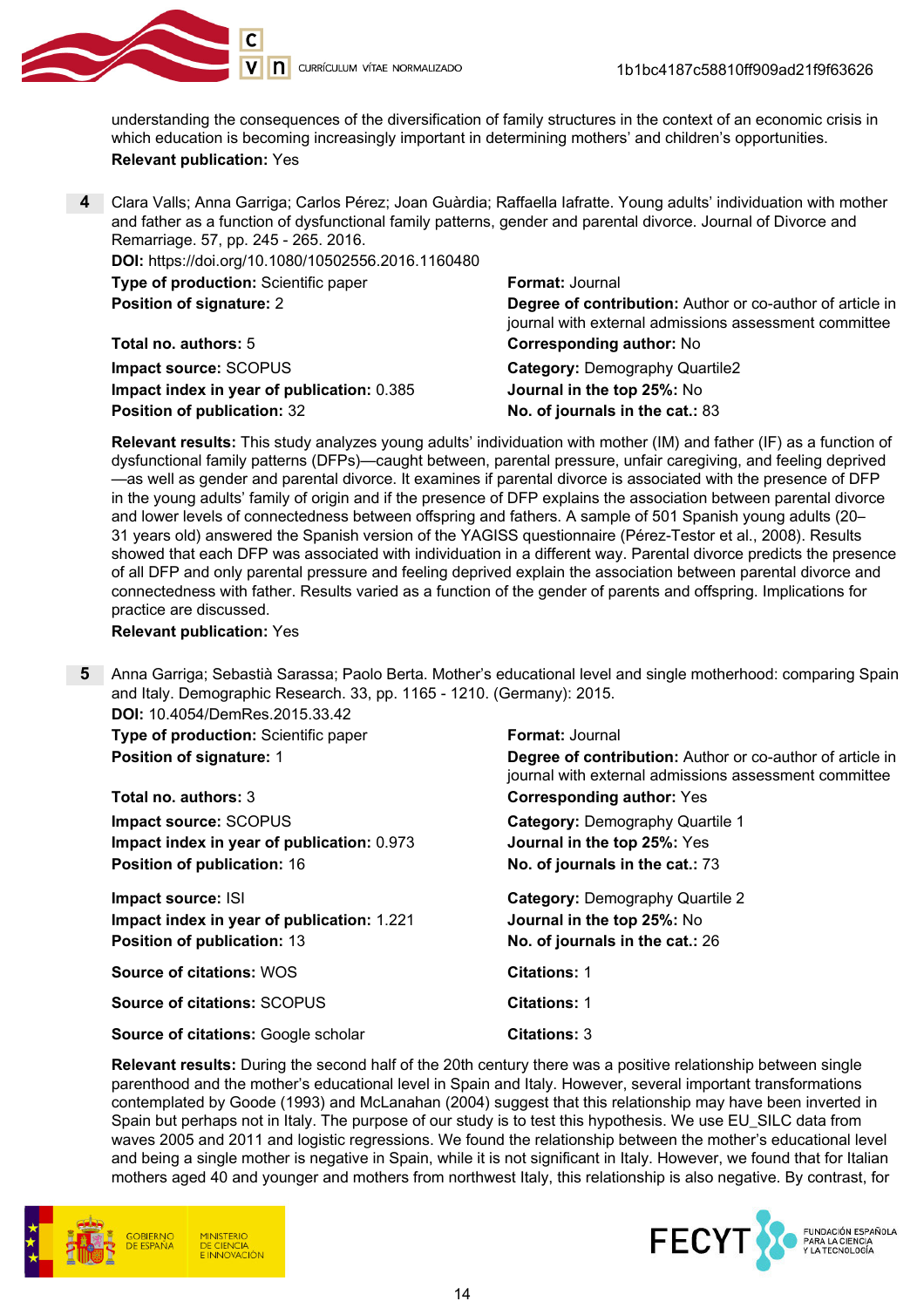

older mothers and mothers from the islands or southern Italy, this association is positive. Meanwhile, for mothers from the central and northeast regions, the relationship between educational level and single motherhood is not significant.These results show how Spain and some parts of Italian society are moving towards family models similar to those in the Northern European countries. As Sara McLanahan (2004) noted for the United States, this social transformation in Southern Europe cannot be considered without recognizing the potential negative consequence for future generations. The single-mother households dealing with the economic crisis that started in 2008 have lower socioeconomic backgrounds than the single mothers who suffered through previous crises, and therefore the consequences of this crisis for children in single-parent families might be even more negative, especially in Spain.

Relevant publication: Yes

6 Gähler, Michael.; Garriga, AnnaHas the association between parental divorce and young adults' psychological problems changed over time? Evidence from Sweden, 1968-2000. Journal of Family Issues. 34 - 6, pp. 784 - 808. (United States of America): 2013. ISSN 0192-513X DOI: 10.1177/0192513X12447177

| <u>וו ודדם וטגעונטאטונווויט וו</u>                                                                     |                                                                                                                                                     |
|--------------------------------------------------------------------------------------------------------|-----------------------------------------------------------------------------------------------------------------------------------------------------|
| Type of production: Scientific paper<br><b>Position of signature: 2</b>                                | <b>Format: Journal</b><br><b>Degree of contribution:</b> Author or co-author of article in<br>journal with external admissions assessment committee |
| Total no. authors: 2                                                                                   | <b>Corresponding author: No</b>                                                                                                                     |
| Impact source: SCOPUS<br>Impact index in year of publication: 0.804<br>Position of publication: 46     | <b>Category: Social Sciences (miscellaneous)</b><br>Journal in the top 25%: Yes<br>No. of journals in the cat.: 186                                 |
| Impact source: ISI<br>Impact index in year of publication: 0.860<br><b>Position of publication: 24</b> | <b>Category: Social Sciences Edition - FAMILY STUDIES</b><br>Journal in the top 25%: No<br>No. of journals in the cat.: 39                          |
| Impact source: SCOPUS<br>Impact index in year of publication: CiteScore: 1.29.<br>SJR: 0.804.          | <b>Category: Social Sciences (miscellaneous)</b><br>Journal in the top 25%: Yes                                                                     |
| <b>Position of publication: 46</b>                                                                     | No. of journals in the cat.: 186                                                                                                                    |
| <b>Source of citations: WOS</b>                                                                        | <b>Citations: 13</b>                                                                                                                                |
| <b>Source of citations: SCOPUS</b>                                                                     | <b>Citations: 20</b>                                                                                                                                |
| <b>Source of citations: Google scholar</b>                                                             | <b>Citations: 22</b>                                                                                                                                |

Relevant results: A large number of studies have shown that parental divorce is associated with psychological maladjustment in children. Less is known about whether the magnitude of this association has changed over time. This is mainly because of the lack of repeated data, containing identical measures over time. In the present article, the authors use data from two waves of the Swedish Level of Living Survey, conducted in 1968 and 2000, to analyze whether the association between parental divorce and psychological adjustment in 19- to 34-year-olds (i.e., born during 1934-1949 and 1966-1981) has changed between the two survey years. Results indicate a weakening association over time, but the change does not reach statistical significance. A reason for the persisting link seems to be that parental divorce is still associated with economic hardship and, above all, family dissension, two conditions that in turn are strongly associated with psychological problems in children. Relevant publication: Yes

7 Albertini, Marco; Garrriga, AnnaThe effect of divorce and parent/child contacts. Evidence on two declining hypotheses.European Societies. 13, pp. 257 - 278. (United Kingdom): 2011. ISSN 1461-6696 DOI: https://doi.org/10.1080/14616696.2010.483002 **Type of production:** Scientific paper Format: Journal **Position of signature: 2** Degree of contribution: Author or co-author of article in

journal with external admissions assessment committee Total no. authors: 2 Corresponding author: No





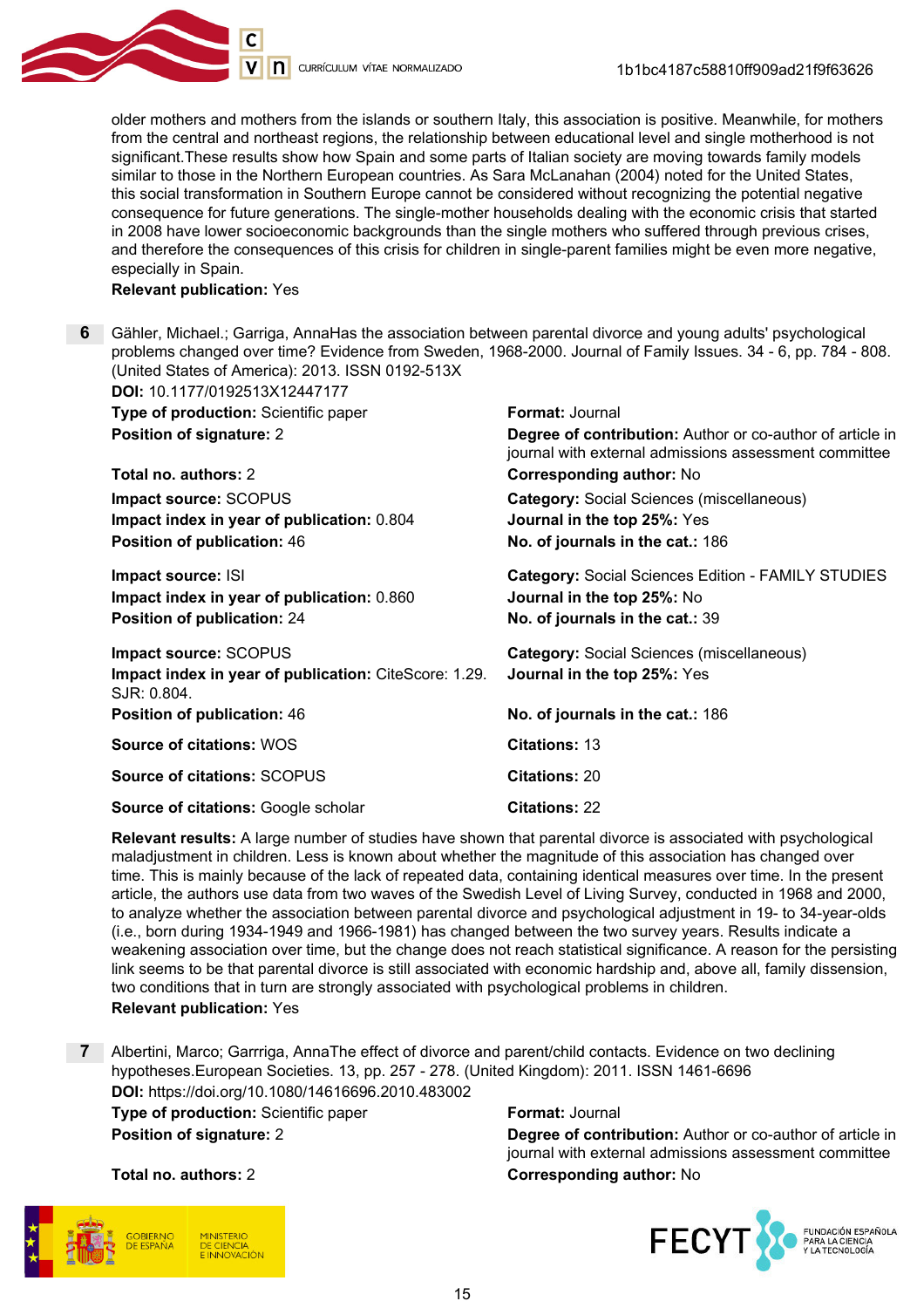

| Impact source: ISI<br>Impact index in year of publication: 0.683<br>Position of publication: 77 | <b>Category: Sociology</b><br>Journal in the top 25%: No<br>No. of journals in the cat.: 138 |
|-------------------------------------------------------------------------------------------------|----------------------------------------------------------------------------------------------|
| Impact source: SCOPUS<br>Impact index in year of publication: CiteScore: 0.70.<br>SJR: 0.363.   | <b>Category: Demography</b><br>Journal in the top 25%: No                                    |
| <b>Position of publication: 32</b>                                                              | No. of journals in the cat.: 62                                                              |
| <b>Source of citations: WOS</b>                                                                 | <b>Citations: 22</b>                                                                         |
| <b>Source of citations: SCOPUS</b>                                                              | <b>Citations: 20</b>                                                                         |
| <b>Source of citations: Google scholar</b>                                                      | <b>Citations: 48</b>                                                                         |

Relevant results: Previous studies on divorce have found consistent empirical evidence that a negative association exists between marital disruption and children's wellbeing, life chances and intergenerational relations. However, there are relatively few studies on the long-term effect of divorce on parent–child contacts. Furthermore, contemporary research is confronted with two declining effect hypotheses. Firstly, it has been argued that the negative effects of divorce may possibly decrease as children's age at time of divorce increases; secondly, it has been suggested that the consequences of divorce might be less severe the more frequent marriage dissolution is in a society. By using data from Sweden, Denmark, Belgium and France from the Survey of Health, Ageing and Retirement in Europe, we analyze the existing relation between parents' divorce and the intensity of parent–child contacts. Furthermore, we provide some empirical evidence on the two declining effect hypotheses. Our findings show that divorce has long-term negative effects on the intensity of intergenerational relations. The results do not provide any evidence in favor of either the individual or the collective declining effect hypothesis. Relevant publication: Yes

8 Anna Garriga; Fulvia Pennoni. The Causal Effects of Parental Divorce and Parental Temporary Separation on Children's Cognitive Abilities and Psychological Well-being According to Parental Relationship Quality. Social Indicators Research. 2020.

Type of production: Scientific paper

Impact index in year of publication: 1.8 Journal in the top 25%: Yes

Impact source: ISI Category: Social Sciences (miscellaneous)

Relevant results: We explore the effects of parental divorce and parental temporary separation on well-being of children at a specific stage of their development according to the parental relationship quality. Despite the importance of this subject, among previous studies only few consider very young children and are based on statistical methods properly tailored to enhance causal evaluations. We attempt to establish the effects on both cognitive abilities and psychological dimensions of children at age five by using data drawn from the first three waves of the UK Millennium Cohort Study. Using an appropriate imputation method, we apply the augmented inverse propensity treatment weighted estimator to infer causality. Overcoming some of the limitations of previous research, we find that the dissolution of high-quality parental unions has the most harmful effects on children, especially concerning conduct problems. We demonstrate the substantial variation on consequences of parental divorce depending on the level of parental relationship quality. We show that parental temporary separation is a type of family disruption that has significant negative effects on young children. In fact, we infer that they have more conduct and hyperactivity problems than children from stable or divorced families. Our results also suggest children to be targeted with appropriate policies aimed to reduce the adverse effect of family disruption.

9 Laura Bernardi; Anna Garriga. Custody arrangements and social inequalities among children. Revue des politiques sociales et familiales. 131 - 1, pp. 203 - 217. 2019.

#### Type of production: Scientific paper

Relevant results: The recent concentration of divorce and separation among the least advantaged, and the increase in shared physical custody of children raises the question of how such family developments affect social inequalities among children. Our paper contributes to this debate by examining the moderating role of parental socioeconomic background in the relationship between children's health and well-being and child custody arrangements. From the Spanish 'Health Behaviour in School-aged Children' survey, we test the competing



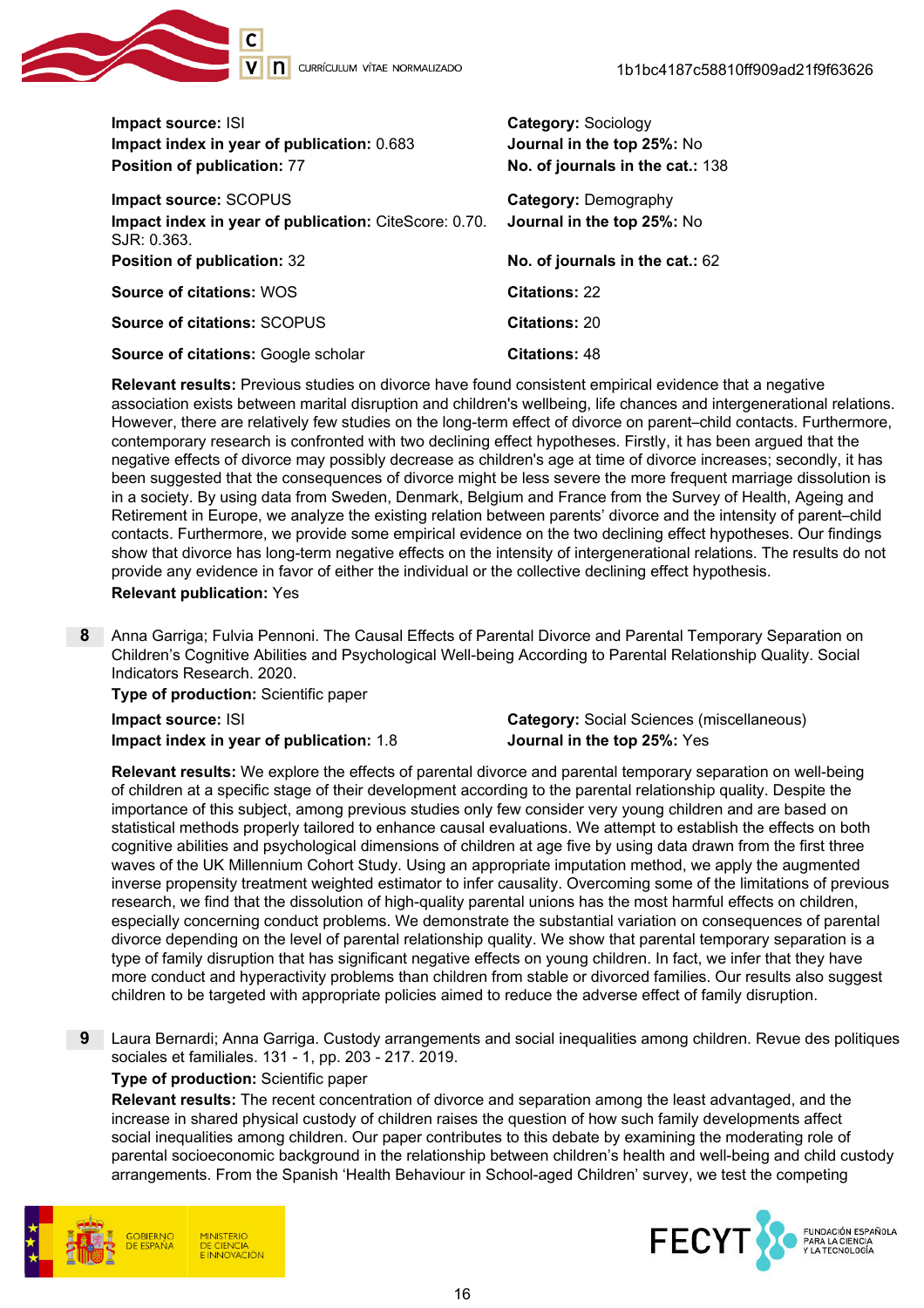

compensatory and floor effect hypotheses, distinguishing the separate effects of father's and mother's education and occupation on multiple children outcomes, such as psychological complaints and life satisfaction. Our results indicate that growing up in a "non-intact" family still has greater negative consequences for disadvantaged children, and that social inequalities in child health and well-being after separation persist in contemporary Spain.

10 Anna Garriga; Jorge Martínez. The importance of psychological wellbeing during childhood on the relationship between parental divorce and educational level. Review of European Studies. 10 - 2, pp. 124 - 140. (United States of America): 2018.

| Type of production: Scientific paper       | <b>Format: Journal</b>                                                                                             |
|--------------------------------------------|--------------------------------------------------------------------------------------------------------------------|
| <b>Position of signature: 1</b>            | Degree of contribution: Author or co-author of article in<br>journal with external admissions assessment committee |
| Total no. authors: 2                       | <b>Corresponding author: Yes</b>                                                                                   |
| Impact source: SCOPUS                      | <b>Category: Social Sciences (miscellaneous)</b>                                                                   |
| Impact index in year of publication: 0.138 | Journal in the top 25%: No                                                                                         |
| Position of publication: 336               | No. of journals in the cat.: 756                                                                                   |

Relevant results: Although there is consistent evidence of the negative effects of parental divorce on children's educational level, the mechanisms and the protective factors that explain the consequences of divorce on children have not been clearly determined. This information is required in order to create effective policies and programs to help children through the divorce process. This study uses the longitudinal data from the British Birth Cohort Study 1970 and structural equation models to test whether family income, maternal supervision, and children's psychological problems mediate the effect of parental divorce on children's educational level and to what extent these variables are important protective factors for children through the divorce process. The main aim of this study, however, is to test the importance of children's psychological well-being on the relationship between parental divorce and children's educational level. Only two studies noted the importance of children's psychological well-being theoretically, but were unable to measure it. This study demonstrates empirically that children's psychological well-being is not a negligible mechanism and that this variable represents a very important protective factor for children of divorce, since the effect of psychological problems on educational level is significantly greater for children from divorced families than for those from intact ones. Although most family policies aimed at divorced families are targeted to improving family income, these findings reveal the need for governments to ensure that all children of divorce have access to programs and interventions designed to improve their psychological well-being.

11 Anna Garriga; Lluís Flaquer; Carmen Moreno. Health risk behaviour among Spanish adolescents: under what family circumstances shared physical custody is a risk or a protective factor?. In final preparation for submission to European Journal of Public Health. (United Kingdom):

| <b>Type of production:</b> Scientific paper | <b>Format:</b> Journal                                                                                                    |
|---------------------------------------------|---------------------------------------------------------------------------------------------------------------------------|
| <b>Position of signature: 1</b>             | <b>Degree of contribution:</b> Author or co-author of article in<br>journal with external admissions assessment committee |
| <b>Total no. authors: 3</b>                 | <b>Corresponding author: Yes</b>                                                                                          |
| Impact source: SCOPUS                       | Category: Public Health, Environmental and<br>Occupational Health                                                         |
| Impact index in year of publication: 1.335  | Journal in the top 25%: Yes                                                                                               |
| Position of publication: 44                 | No. of journals in the cat.: 477                                                                                          |
| Impact source: ISI                          | Category: Public Health, Environmental and<br>Occupational Health                                                         |
| Impact index in year of publication: 2.431  | Journal in the top 25%: Yes                                                                                               |
| <b>Position of publication: 28</b>          | No. of journals in the cat.: 157                                                                                          |

Relevant results: Today, Spain has one of the highest levels of shared physical custody in Europe. Living in shared physical custody is more common for boys than for girls who are more likely to live in single mother families. This study investigated the association between living in shared physical custody or in single-mother families and adolescents' health risk behaviours. Differences by gender are also assessed. Data on 15-year-old adolescents from the 2014 Spanish Health Behaviour in School-aged Children (HBSC) survey were analysed using logistic regression. Adolescents from single-parent families and in shared physical custody have a higher prevalence of risk behaviours than those in two parent families. However, the results for those in shared physical



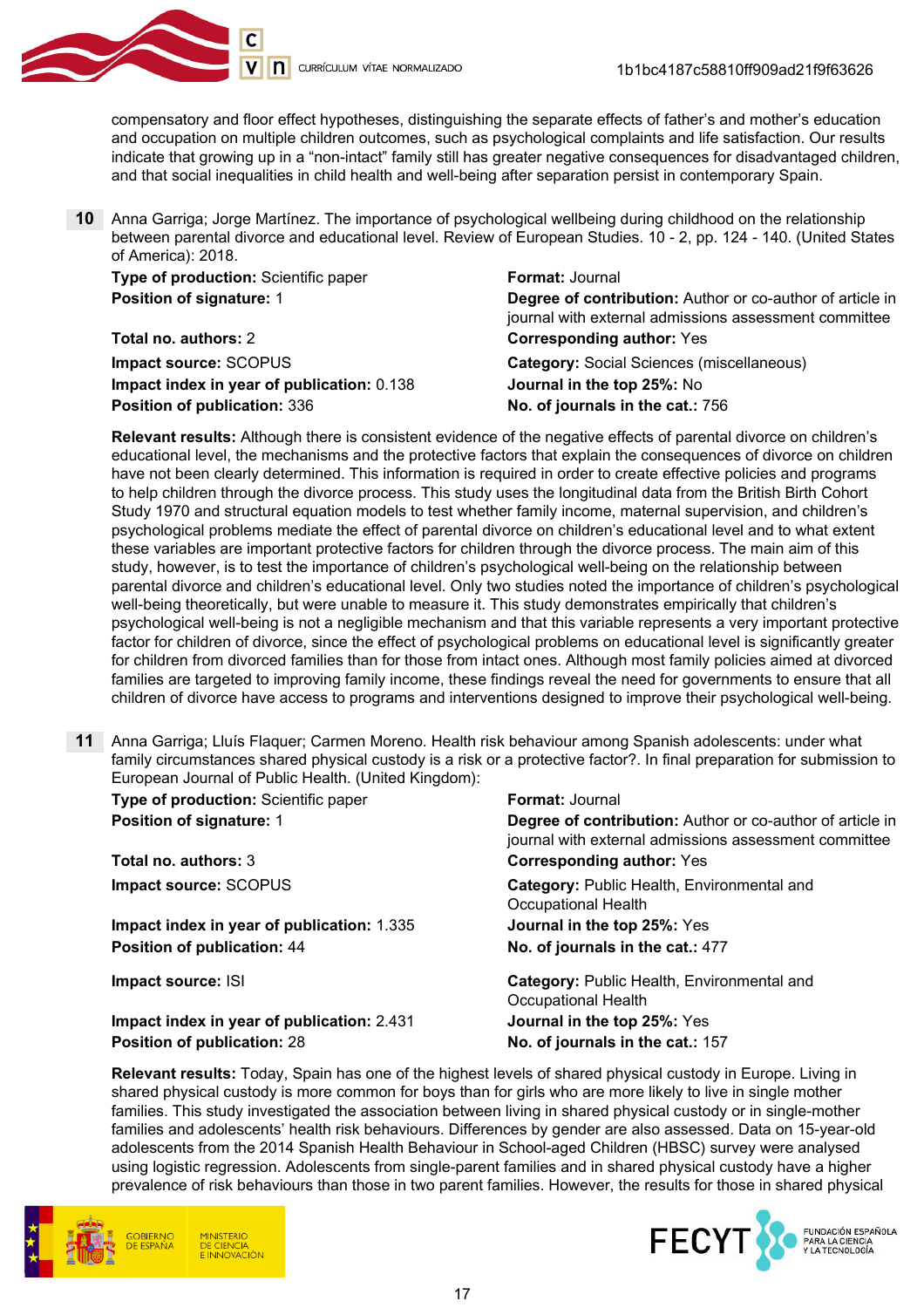

custody were less pronounced than for those in single mother families. Regarding substance abuse, girls seem to be more negatively affected by parental break-up than boys. Adolescents living in shared physical custody are not at a higher risk of having been drunk than those in two parent families while adolescents living in single mother families are at a higher risk of having been drunk than those in two-parent families. Regarding substance abuse, girls seem to be more negatively affected by parental break-up than boys but, when separation does occur, living in shared physical custody seems to be protective on the risk of having been drunk for girls.Shared physical custody after parental break-up appears to constitute a health protective factor for adolescents. Our study should be followed by more research on gender differences.

- 12 Juho Härkönen; Anna Garriga. Parental separation and children's well-being. Equalsoc Policy Brief 4. 2010. Type of production: Popular science article Relevant publication: No
- 13 Anna Garriga; Paolo Berta. Single mothers, mother's education, and children's educational outcomes: A study of 26 countries. Unequal Family Lives: Causes and Consequences in Europe and the Americas. Edited by Naomi Cahn, June Carbone, Laurie F. DeRose and William Bradford Wilcox. Forthcoming in 2018. (United Kingdom): Cambridge University Press, 2018.

| Type of production: Book chapter                                                                                                       | <b>Format: Book</b>                                               |
|----------------------------------------------------------------------------------------------------------------------------------------|-------------------------------------------------------------------|
| <b>Position of signature: 1</b>                                                                                                        | Degree of contribution: Author or co-author of chapter<br>in book |
| Total no. authors: 2                                                                                                                   | <b>Corresponding author: Yes</b>                                  |
| <b>Impact source:</b> SPY Scholarly Publishers Indicators in<br>Humanities and Social Sciences (2014)                                  | <b>Category: General Ranking</b>                                  |
| Impact index in year of publication: Foreign publishers                                                                                |                                                                   |
| <b>Position of publication: 1</b>                                                                                                      | No. of journals in the cat.: 258                                  |
| <b>Impact source:</b> SPY Scholarly Publishers Indicators in <b>Category:</b> General Ranking<br>Humanities and Social Sciences (2014) |                                                                   |
| Impact index in year of publication: Foreign publishers                                                                                |                                                                   |
| <b>Position of publication: 1</b>                                                                                                      | No. of journals in the cat.: 258                                  |
| <b>Impact source: SPY Scholarly Publishers Indicators in</b><br>Humanities and Social Sciences (2014)                                  | <b>Category: Sociology</b>                                        |
| <b>Position of publication: 2</b>                                                                                                      | No. of journals in the cat.: 34                                   |

Relevant results: We sought to determine to whether the increase of single mother families is likely to result in increasing children's inequality in 21 Western countries. This is important because most previous evidence on "diverging destinies" has come from the United States. First, we analyzed the extent to which single motherhood is concentrated among women with low levels of education across countries. We then investigated how the effect of being in a single mother family differs by mother's education, testing both the "compensatory hypothesis" which posits that better educated mothers are better equipped to protect their children from the negative consequences of growing up in a single-parent family, and the "floor effect hypothesis" which maintains that children with less educated mothers are less vulnerable to single motherhood given that their mothers are already in a bad situation than cannot become much worse. We used multiple children's outcomes and countries in order to overcome the limitations of previous research on how mother's education conditions the effects of being in a single mother family. Overall, we found that the distribution of and consequences associated with single motherhood were such that it could be expected to increase inequality in 11 of the 21 countries.

Relevant publication: Yes

14 Flaquer, LLuís.; Garriga, Anna.. Marital disruption in Spain: class selectivity and deterioration of economic conditions. H.J. Andreß y D.Hummelsheim (Eds.). When Marriage ends: Economic and social consequences of partnership dissolution.pp. 246 - 286. (United Kingdom): Edward Elgar, Cheltenham and Nothampton, 2009. ISBN 9781848441934

Type of production: Book chapter Format: Book Position of signature: 2

**DE CIENCIA ININIOVACIÓN** 

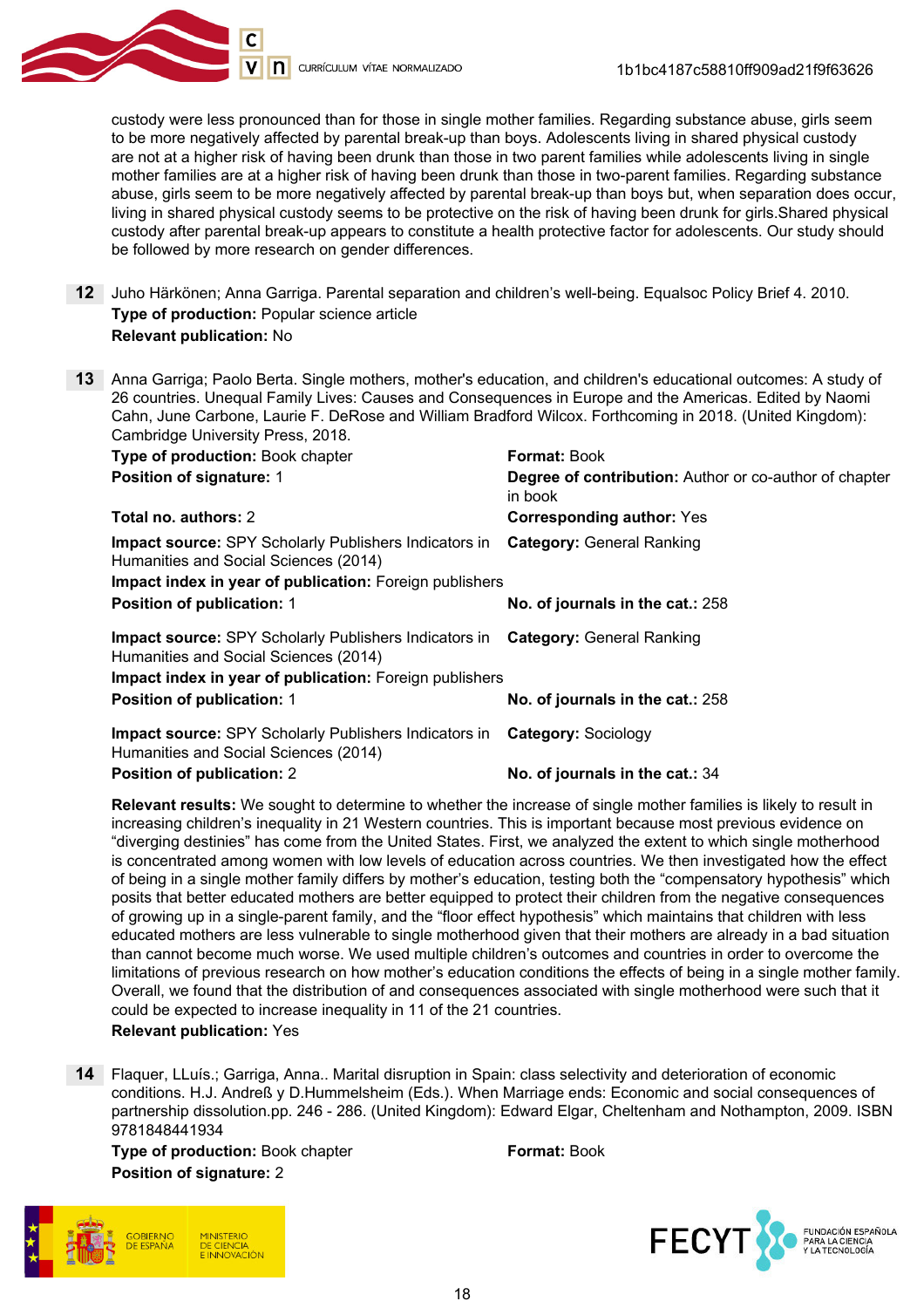

|                                                                                                                                                            | Degree of contribution: Author or co-author of chapter<br>in book |
|------------------------------------------------------------------------------------------------------------------------------------------------------------|-------------------------------------------------------------------|
| Total no. authors: 2                                                                                                                                       |                                                                   |
| Impact source: SPY Scholarly Publishers Indicators in Category: Sociology<br>Humanities and Social Sciences                                                |                                                                   |
| <b>Position of publication: 20</b>                                                                                                                         | No. of journals in the cat.: 34                                   |
| <b>Impact source:</b> SPY Scholarly Publishers Indicators in <b>Category:</b> General Ranking. Foreign publishers<br><b>Humanities and Social Sciences</b> |                                                                   |
| <b>Position of publication: 28</b>                                                                                                                         | No. of journals in the cat.: 258                                  |
| <b>Source of citations: SCOPUS</b>                                                                                                                         | Citations: 5                                                      |
| <b>Source of citations: Google Scholar</b>                                                                                                                 | <b>Citations: 17</b>                                              |
|                                                                                                                                                            |                                                                   |

Relevant publication: Yes

15 Jani Turunen; Laura Bernardi; Anna Garriga. The Socioeconomic Gradient of Shared Physical Custody in two Welfare States: comparison between Spain and Sweden. Shared Physical Custody: Interdisciplinary Theoretical and Empirical Insights in Custody Arragements, Laura Bernardi & Dimitri Mortelmans. Springer, 2020. Type of production: Book chapter

Relevant results: This study contributes to the emerging literature on the diffusion of SPC across social strata, by considering children from married and cohabiting unions and by comparing two contexts, Sweden and Spain, with different prevalences of SPC and with diverging social and gender policies. The results suggest that despite the fact that SPC correlates with positive outcomes for children, this effect is unevenly distributed across social strata both in Spain and Sweden. As already demonstrated in the literature, SPC arrangements are more frequent among parents with higher socioeconomic status and sole-custody arrangements among other parents. More original are the results related to the testing of the two competing hypotheses about the evolution of inequality in post-separation childcare arrangements; the diffusion hypothesis and the diverging destinies hypothesis. Our study clearly shows that the evolution of inequality in post-separation arrangements differ in the two countries. In Spain, we found evidence in favour of the diffusion hypothesis , with increases in the prevalence of SPC going hand in hand with the diffusion of SPC across social strata. By contrast, the Swedish data support the diverging destinies hypothesis , with increases in SPC producing no variation in its social stratification over time. This latter result was surprising as we had expected that SPC would be more widespread across social strata in Sweden than in Spain, given the greater degree of promotion of gender-equal parenting in Sweden and given the greater generosity of the Swedish welfare state towards broken- up families. However welfare state and gender regimes do not seems to make a difference in the association of family affluence and SPC

16 Lluís Flaquer; Anna Escobedo; Anna Garriga; Carmen Moreno. A igualdade de género, o bem-estar da criança e a residência alternada em Espanha. Uma Família Parental, Duas Casas. Residê ncia alternada – Dinâmicas e práticas sociais. pp. 87 - 107. Sílabo, Lda, 2017.

| <b>Type of production: Book chapter</b> | <b>Format: Book</b>                                                      |
|-----------------------------------------|--------------------------------------------------------------------------|
| <b>Position of signature: 3</b>         | <b>Degree of contribution:</b> Author or co-author of chapter<br>in book |
|                                         |                                                                          |

#### Total no. authors: 4 Corresponding author: No

Relevant results: This chapter has a two-fold objective: (1) to explore the factors that are contributing to the growth of shared residence in Spain and (2) to examine the variations of child life satisfaction levels in different kinds of family arrangements with a particular focus on shared residence. In order to do so our analyses are drawing on two different databases, i.e. the Spanish Statistics of Divorces (2007-2015) and the Health Behaviour in School-aged Children survey for Spain 2014. The investigation of judicial data suggests that the progress of shared residence in Spain is driven by the development of egalitarianism in divorce proceedings such as rates of mutual agreement, joint filing and payment of child maintenance by both parents resulting from the growth of gender equality. On the other hand, findings from survey analysis show that parents opting for shared residence arrangements tend to feature marked sociodemographic characteristics in terms of high educational attainment, employment rates and perceived wealth. Finally, it appears that children from shared residence arrangements display better outcomes in terms of life satisfaction than those from single parent families, but they are still very distant from intact ones.



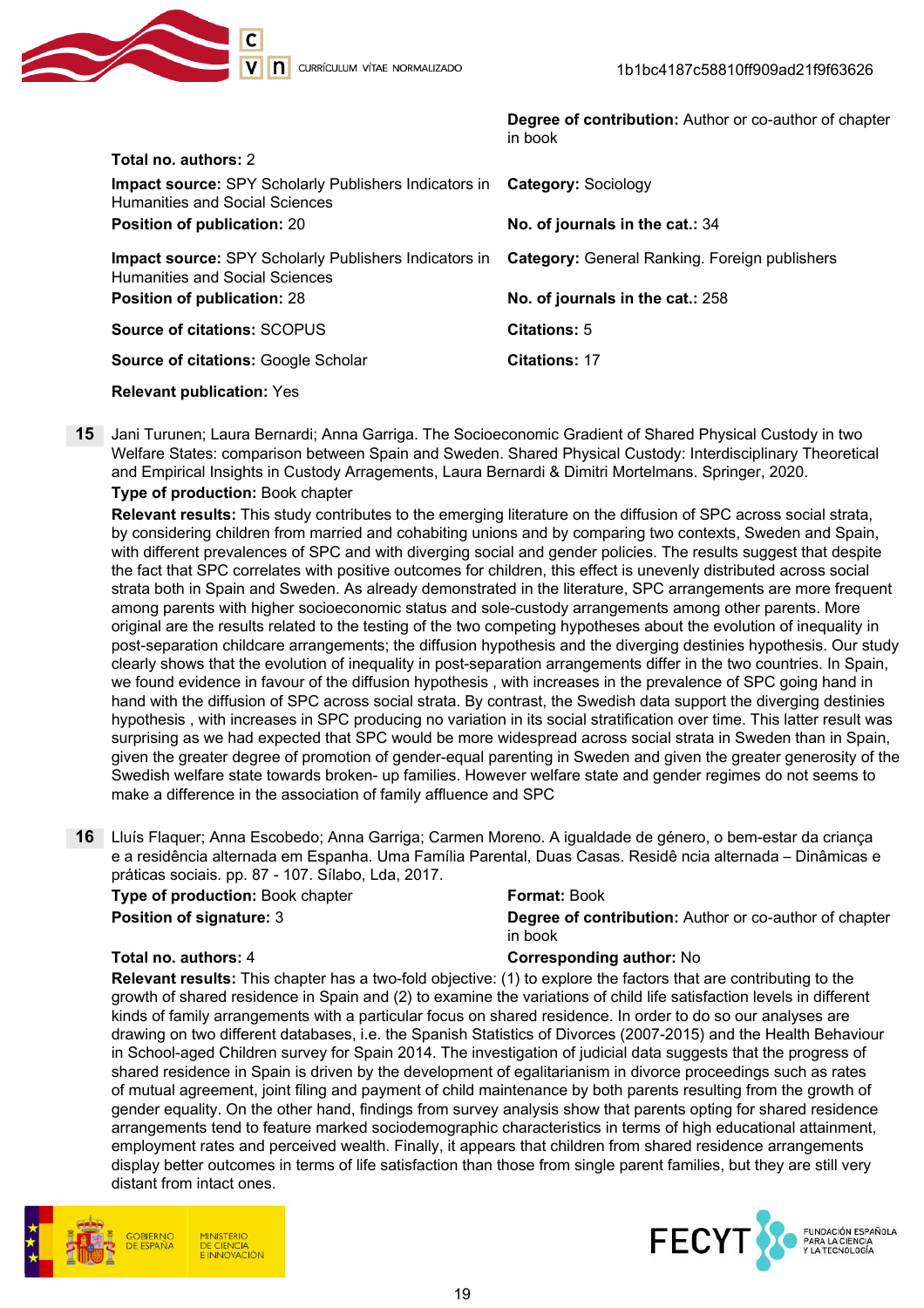

#### Relevant publication: No

17 Anna Garriga; Jorge Martínez. Hay una delgada línea entre el cielo y esto": exclusión y acogida en The Wire. The Wire University. Ficción y sociedad desde las esquinas, pp. 229 - 241. Barcelona, Catalonia(Spain): UOC Press, 2016. ISBN 9788491165422

**Type of production:** Book chapter **Format: Book** Format: Book

Total no. authors: 2 Corresponding author: Yes Relevant publication: No

**Position of signature: 2 Contribution: Author of co-author of chapter Degree of contribution:** Author or co-author of chapter in book

18 Anna Garriga; Jorge Martínez. No te preocupes. No me voy a divorciar de ti. Eres demasiado valioso para mí profesionalmente hablando»: Liberación y maternidad en The Good Wife. Padres y Madres en Serie. Representaciones de la Parentalidad en la Ficción Televisiva. pp. 240 - 261. Barcelona, Catalonia(Spain): UOC Press, 2015. ISBN 978-84-9064-381-5

| <b>Type of production:</b> Book chapter | <b>Format: Book</b>                                                      |
|-----------------------------------------|--------------------------------------------------------------------------|
| <b>Position of signature: 1</b>         | <b>Degree of contribution:</b> Author or co-author of chapter<br>in book |
| Total no. authors: 2                    | <b>Corresponding author: Yes</b>                                         |
| <b>Relevant publication: No</b>         |                                                                          |

19 Garriga, Anna; Martínez, Jorge. Los Efectos sobre los hijos, a la luz de la sociología Empírica. Madrid(Spain): CEU Ediciones-Fundación Universitaria San Pablo CEU, 2009. ISBN 978-84-92456-77-2

Type of production: Scientific book or monograph Format: Book **Position of signature: 1 Degree of contribution:** Author or co-author of entire book Total no. authors: 2 Corresponding author: Yes Relevant publication: No

20 Anna Garriga. Improving intergenerational relationships focusing on parents' relationship quality: family break-up and parental conflict. Confronting family poverty and social exclusion. Ensuring work-family Balance. Advancing social integration and intergenerational solidarity in Europe. pp. 103 - 122. International Federation for Family Development and Doha International Institute for Family Studies and Development. Expert Report that Takes Part in the Preparations for the Twentieth Anniversary of the International Year of the Family (2014). Family Watch and Focal Point on the Family (United Nations DESA), 2012.

Relevant publication: No

Type of production: Scientific-technical report Format: Scientific and technical document or report

21 Lluís Flaquer; Anna Escobedo; Anna Garriga; Oriol Ríos. Scientific Report on the Comprehensive Plan for Catalan Families (2013-16) (Elaboración de los contenidos para las bases del Plan Integral de Ayuda a la Família de la Generalidad de Cataluña). Department of Social Welfare and Family. Generalitat of Catalonia., 2012.

Type of production: Scientific-technical report Format: Scientific and technical document or report **Position of signature: 3** Degree of contribution: Author or co-author of scientific or technical document for the general public

Total no. authors: 4 Relevant publication: No

22 Garriga, A.; Härkönen, J.. State of the art report: The effects of marital instability on childrens well-being and intergenerational relations.State of Art Equalsoc Report. EQUALSOC Network of Excellence, 2009.

Type of production: Scientific-technical report Format: Scientific and technical document or report **Position of signature: 1 Degree of contribution:** Author or co-author of scientific or technical document for the general public Total no. authors: 2 Corresponding author: Yes



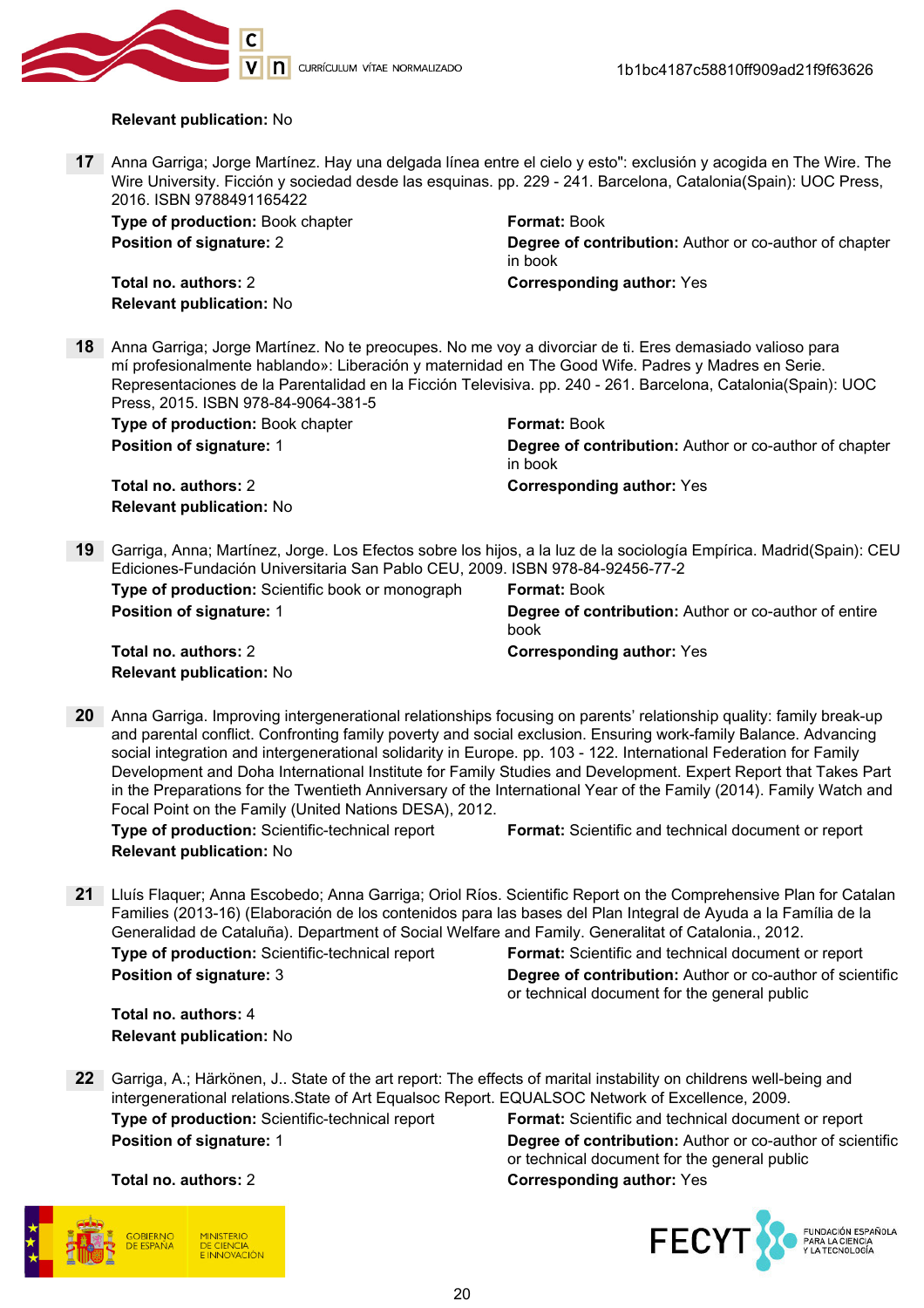

Source of citations: Google scholar Citations: 17

Relevant publication: No

Works submitted to national or international conferences

1 Title of the work: Two homes, parental socio-economic resources and family relations: Evidence from Spain Name of the conference: European Population Association

Type of event: Conference Corresponding author: Yes City of event: Brussels, Belgium Date of event: 06/06/2018 End date: 09/06/2018 Organising entity: European Population Association Type of entity: University Anna Garriga; Laura Bernardi; Lluís Flaquer; Carmen Moreno.

- 2 Title of the work: Single-mother families, mother's educational level, children's school outcomes: A study of 21 countries Name of the conference: Population Association of America Corresponding author: Yes City of event: Denver, United States of America Date of event: 25/04/2018 End date: 29/04/2018 Organising entity: Population Association of America Anna Garriga; Paolo Berta.
- **3** Title of the work: Employment and the economic situation of cohabiting and married parents in European countries Name of the conference: Workshop on New and Emerging Family Forms around the World at the Centre d'Estudis Demogràfics, Date of event: 20/03/2018 End date: 21/03/2018 Organising entity: International Union for the Scientic Study of Population. IUSSP Scientific Panel on New and Emerging Family Forms Anna Garriga; Xiaoteng Hu.
- 4 Title of the work: Two homes, parental socio-economic resources and family relations: Evidence from Spain

Name of the conference: Workshop on Family Dynamics and the Changing Landscape of Shared Custody in Europe

Type of event: Workshop Corresponding author: Yes City of event: Laussane, Switzerland Date of event: 2017 Organising entity: Swiss National Center of Competence in Research Anna Garriga; Laura Bernardi; Lluís Flaquer; Carmen Moreno.

5 Title of the work: Parents' relationship quality, parental divorce and children's well-being Name of the conference: Meeting of the FIRB ("Futuro in ricerca" 2012) project "Mixture and latent variable models for causal-inference and analysis of socio-economic data



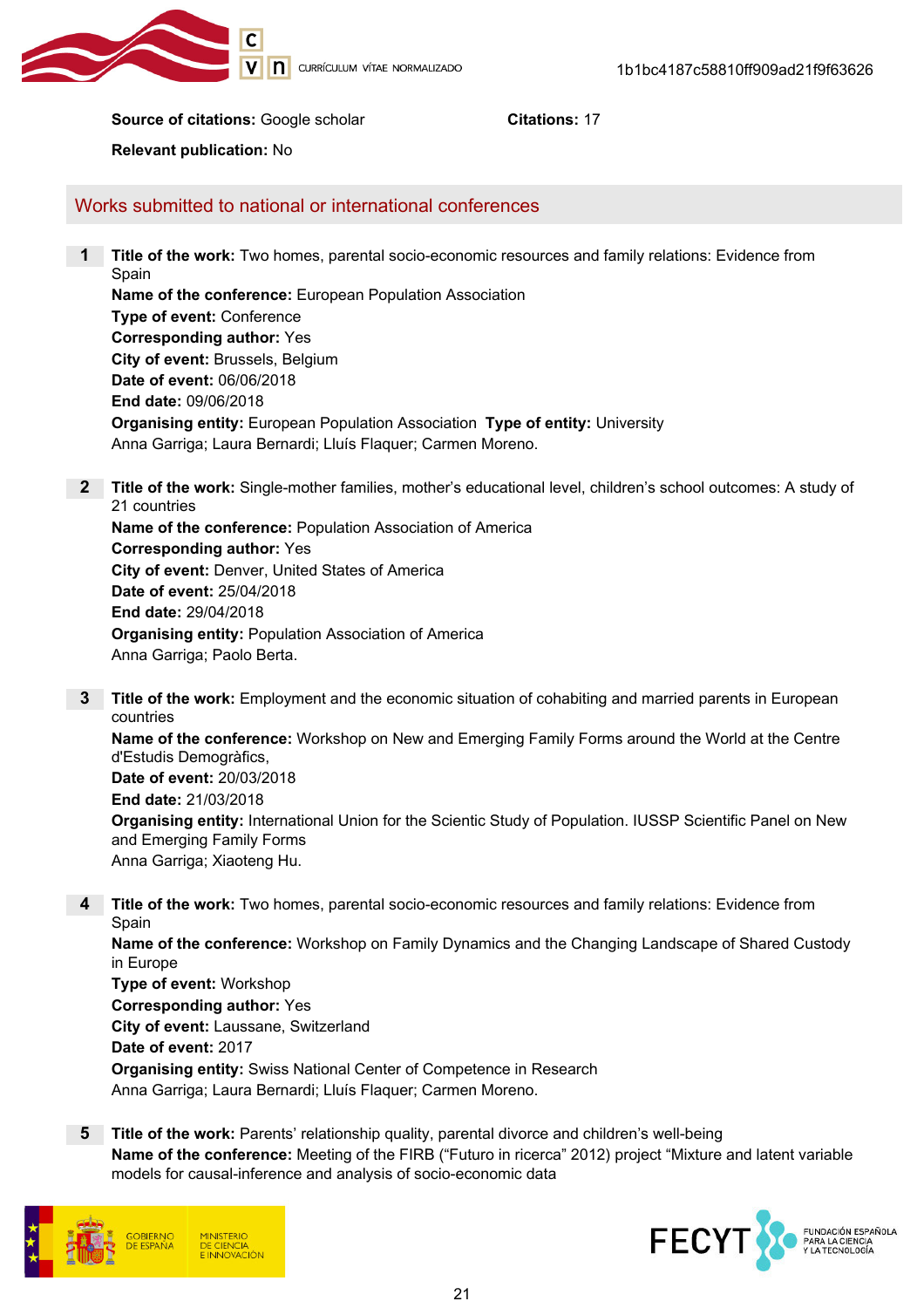

Type of event: Conference Corresponding author: Yes City of event: Roma, Italy Date of event: 2015 Organising entity: University of Rome la Sapienza Anna Garriga; Fulvia Pennoni.

- 6 Title of the work: Mother's educational level and family structure and economic well-being: comparing Spain and Italy Name of the conference: Equalsoc/ECSR Workshop. Family Conditions and Child Outcomes Corresponding author: Yes City of event: Amsterdam, Date of event: 2014 Organising entity: University of Amstedam Anna Garriga; Sebastià Sarassa; Paolo Berta.
- **7** Title of the work: Mother's educational level and family structure and economic well-being: comparing Spain and Italy Name of the conference: Ninth Meeting of the European Network for the Sociological and Demographic Study of Divorce Corresponding author: No City of event: Paris, France Date of event: 2014 Organising entity: Institute National d'Etudes Demographiques Anna Garriga; Sebastià Sarasa; Paolo Berta.
- 8 Title of the work: Parents' relationship quality, parental divorce and children"s well-being Name of the conference: European Population Conference 2012 Type of event: Conference Type of participation: Participatory - oral communication City of event: Stockholm, Sweden Date of event: 2012 Organising entity: European Population Association Garriga, Anna. "http://epc2012.princeton.edu/papers/120723".
- 9 Title of the work: Parental divorce, parents' relationship quality and child well-being Name of the conference: 9th Meeting of the European Network on Divorce Research Type of event: Conference Type of participation: 'Participatory - poster City of event: Milan, Italy Date of event: 2011 Organising entity: Bocconi University Garriga, Anna.; Kiernan, Kathleen.
- 10 Title of the work: Depression, partnership quality and partnership breakdown. An analysis of the millennium cohort study Name of the conference: 8th Meeting of the European Network for the Sociological and Demographic Study of Divorce Type of event: Conference Type of participation: Participatory - oral communication City of event: Valencia, Spain



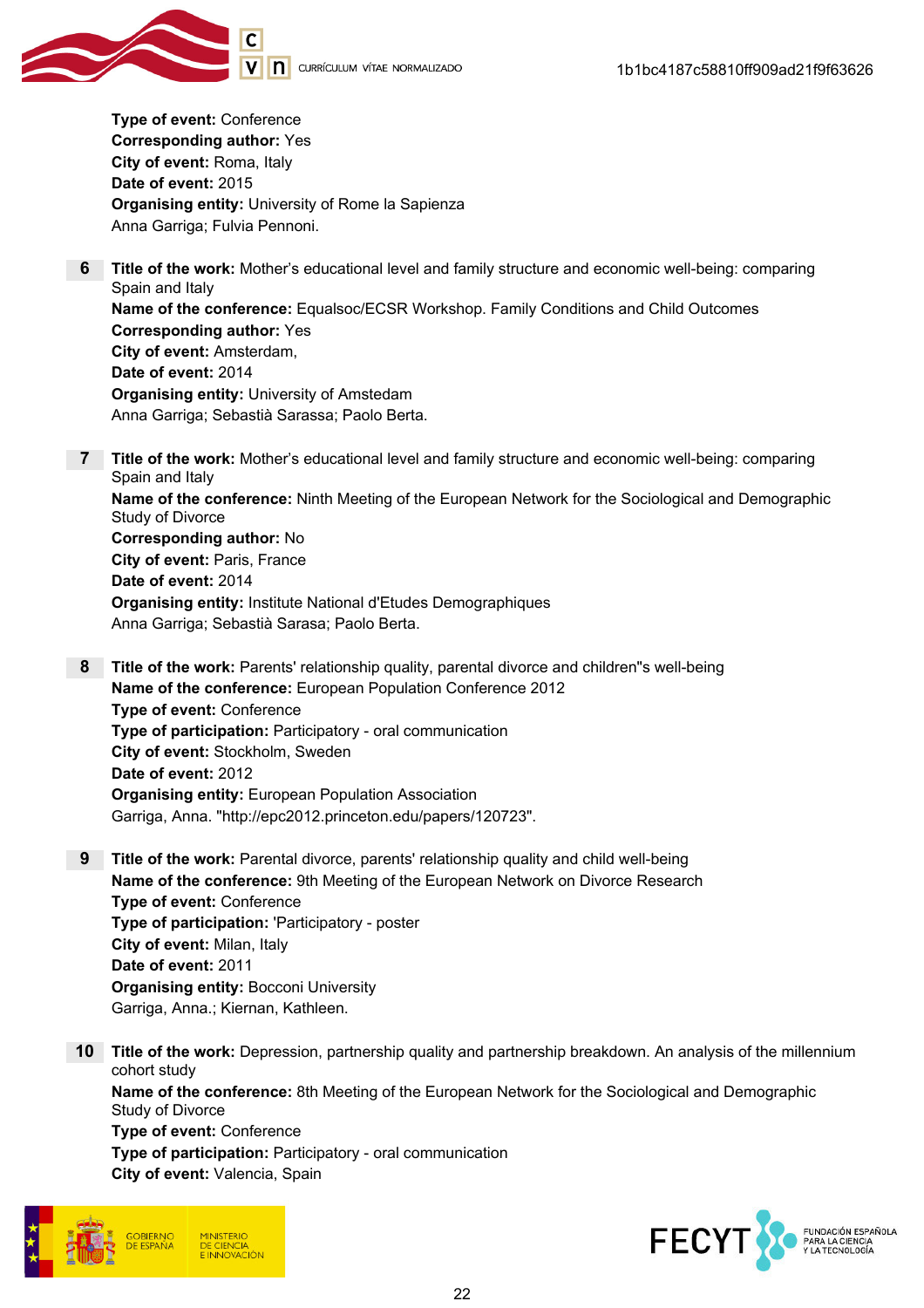



Date of event: 2010 Organising entity: University of Valencia Garriga, Anna.; Kiernan, Kathleen.

- 11 Title of the work: How parental divorce affects childrens educational outcomes Name of the conference: European Population Conference 2010 Type of event: Conference Type of participation: Participatory - oral communication City of event: Vienna, Austria Date of event: 2010 Organising entity: European Population Conference Anna Garriga.
- 12 Title of the work: How parental divorce affects children's educational Llevel? Name of the conference: Summer Workshop on Inequality and Social Change in Britain and U.S. Social Change: A Harward-Manchester Initiative (SCHMi). City of event: Manchester, United Kingdom Date of event: 2010 Organising entity: Harvard Kennedy School. University of Manchester Type of entity: University City organizing entity: Boston, United States of America Anna Garriga.
- 13 Title of the work: Spanish divorce reform 2005 and the decline of divorce class selectivity Name of the conference: 5th Conference of the Calatan Sociological Association Type of event: Conference Type of participation: Participatory - oral communication City of event: Barcelona, Spain Date of event: 2009 Organising entity: Calatan Sociological Association Flaquer, LLuís.; Garriga, Anna.
- 14 Title of the work: The changing impact of parental divorce and adult psychological well-being in Sweden 1968-2000

Name of the conference: Conference of the Research Project on 'The effects of marital instability on children"s well-being and intergenerational relations' of the EQUALSOC Network of Excellence funded by the European Union"s Sixth Framework Programme.

Type of event: Conference Type of participation: Participatory - oral communication City of event: Barcelona, Spain Date of event: 2009 Organising entity: Deparment of Political and Social Science. Pompeu Fabra University Gähler, Michael.; Garriga, Anna.

15 Title of the work: The long term effects of divorce on parent-child contacts in Europe: Different culturessimilar effects?"

Name of the conference: Conference of the Research Project on 'The effects of marital instability on children"s well-being and intergenerational relations' of the EQUALSOC Network of Excellence funded by the European Union"s Sixth Framework Programme.

Type of event: Conference

Type of participation: Participatory - oral communication City of event: Barcelona, Spain



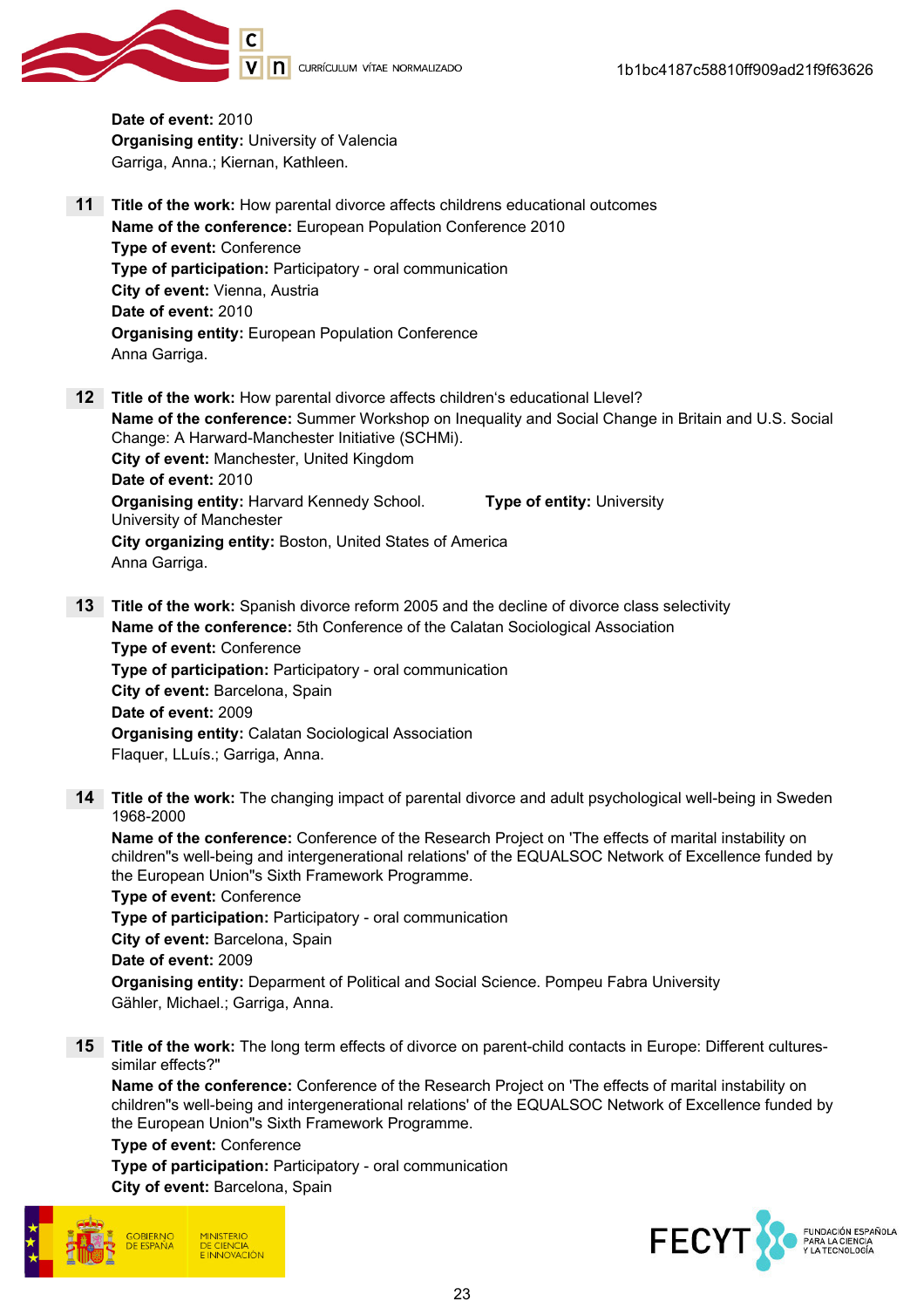

#### Date of event: 2009 Organising entity: Deparment of Political and Social Science. Pompeu Fabra University Albertini, Marco.; Garriga, Anna.

- 16 Title of the work: Parental divorce and children's educational outcomes: which explanations are relevant? Name of the conference: European Science Foundation Research Conference on 'The Transfer of Resources across Generations: Family, Income, Human Capital and Children"s Wellbeing' Type of event: Conference Type of participation: Participatory - oral communication City of event: Vadstena, Sweden Date of event: 2008 Organising entity: Stockholm University Demography Unit - SUDA Garriga, Anna.
- 17 Title of the work: The changing impact of divorce parental divorce and adult psychological well-being in Sweden 1968-2000

Name of the conference: Network Midterm Conference of the EQUALSOC Network of Excellence Type of event: Conference Type of participation: Participatory - oral communication City of event: Berlin, Germany Date of event: 2008 Organising entity: EQUALSOC Network of Excellence Gähler, Michael.; Garriga, Anna.

18 Title of the work: The long term effects of divorce on parent-child contacts in Europe: Different culturessimilar effects?

Name of the conference: 6th Meeting of the European Network for the Sociological and Demographic Study of Divorce

Type of event: Conference Type of participation: Participatory - oral communication City of event: Oslo, Norway Date of event: 2008 Organising entity: Statistics Norway & Department of Sociology, University of Oslo Albertini, Marco; Garriga, Anna.

19 Title of the work: How parental divorce affects childrens educational outcomes?

Name of the conference: Spring Meeting of the Research Committee on Social Stratification and Mobility (RC28) of the International Sociological Association. Type of event: Conference Type of participation: Participatory - oral communication City of event: Brno, Czech Republic Date of event: 2007 Organising entity: University of Brno Garriga, Anna.

20 Title of the work: Parental divorce and children"s well-being: A new challenge for social policies Name of the conference: WELLCHI Network Final Conference Type of event: Conference Type of participation: 'Participatory - poster City of event: Spain Date of event: 2007



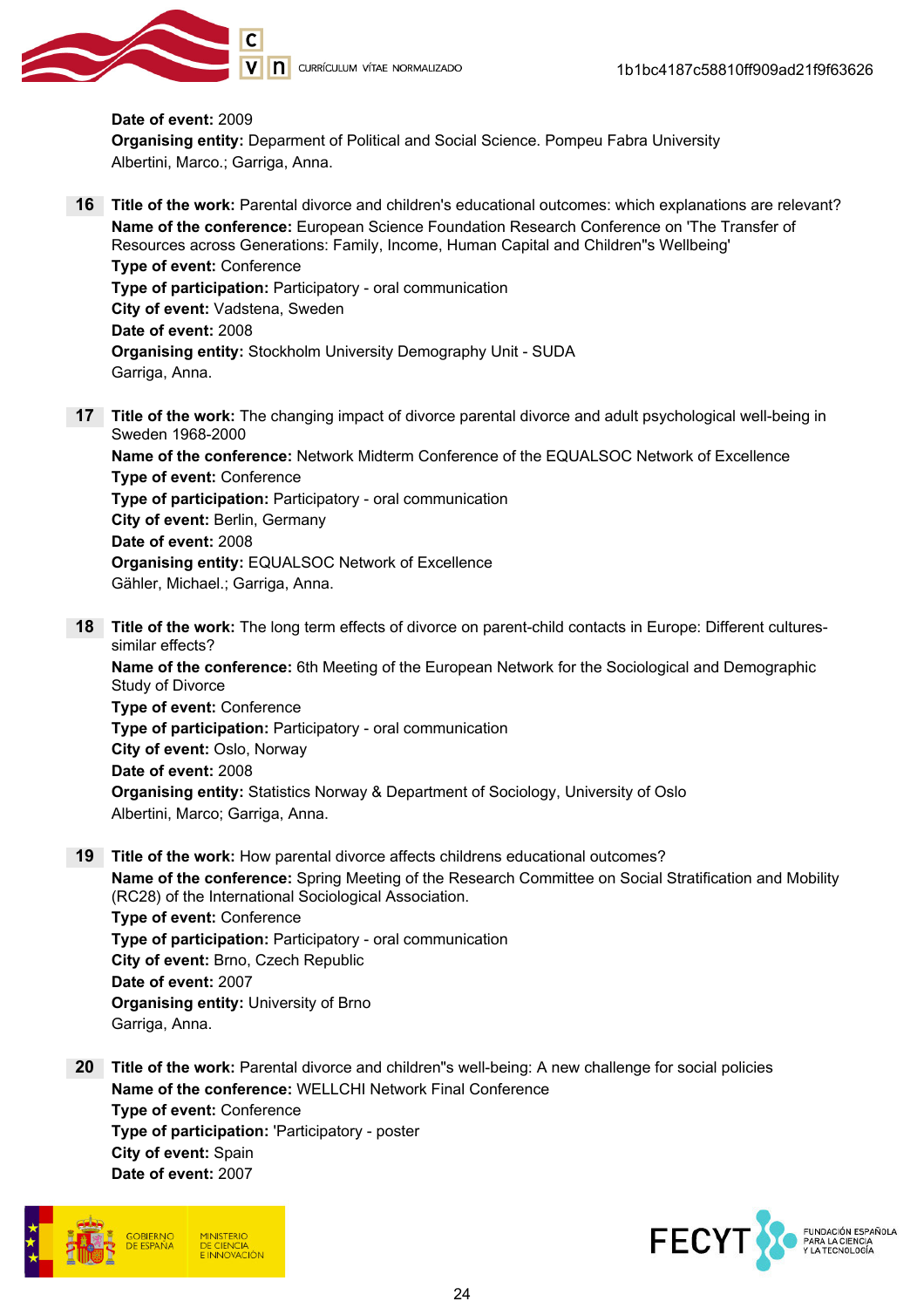

Organising entity: WELLCHI Network Garriga, Anna.; Valls, Clara.

#### Other dissemination activities

1 Title of the work: Single mothers, mother's education, and children's educational outcomes: A study of 26 countries Name of the event: Expert Meeting: Family Inequality: Causes and Consequences in Europe & the Americas Reasons for participation: Upon invitation City of event: Rome, Italy Date of event: 02/2017 Organising entity: Social Trends Institute City organizing entity: New York, United States of America

- 2 Title of the work: Parenting, Parents' Relationship Quality, Parental Divorce and Children's Outcomes Name of the event: Seminar Reasons for participation: Upon invitation City of event: Madrid, Spain Date of event: 01/2016 Organising entity: Institute of the Family, University San Pablo CEU
- 3 Title of the work: Mother's Education, Family Structure and Children's Economic Well?Being: Comparing Spain and Italy Name of the event: Research seminar Reasons for participation: Upon invitation Corresponding author: Yes City of event: Milan, Italy Date of event: 15/06/2014 Organising entity: Department of Statistics and Quantitative Methods. University of Milan-Bicocca
- 4 Title of the work: Improving Intergenerational Relationships Focusing on Parents' Relationship Quality: Family Break-up and Parental Conflict Name of the event: United Nations European Expert Group Meeting Convened as Part of Preparations for the Twentieth Anniversary of the International Year of the Family Reasons for participation: Upon invitation City of event: Brussels, Belgium Date of event: 06/2012 Organising entity: United Nations
- 5 Title of the work: Parenting, Parents' Relationship Quality, Parental Divorce and Children's Outcomes Name of the event: Meeting of the Observatory of the Family of the Generalitat of Catalonia Reasons for participation: Upon invitation City of event: Barcelona, Catalonia, Spain Date of event: 05/2012 Organising entity: Observatory of the Family. Generalitat of Catalonia
- 6 Title of the work: Parental separation and children's well-being Name of the event: Meeting on family change at the Commission, DG Employment and Social Affairs City of event: Brussels, Belgium



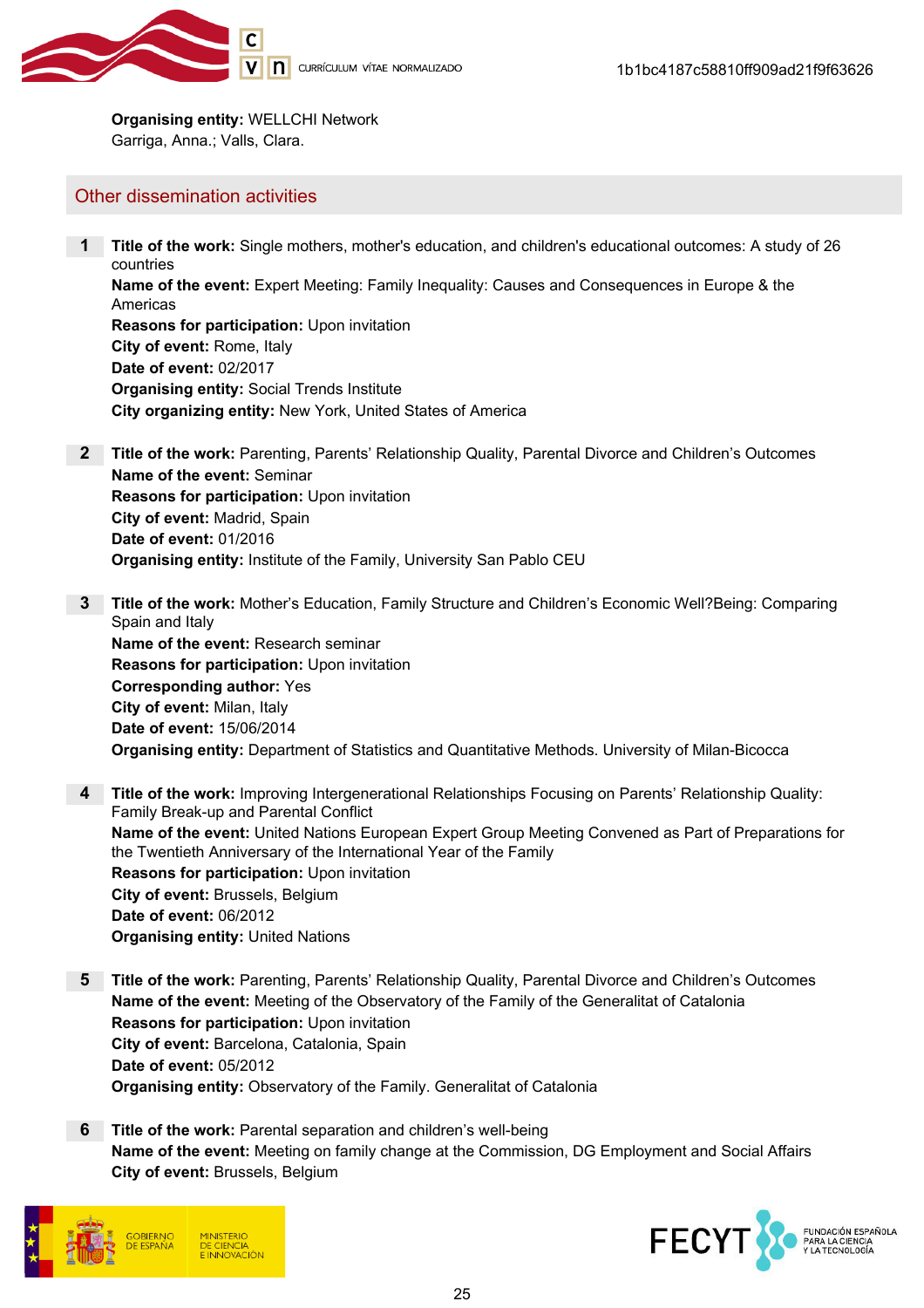

Date of event: 10/2011 Organising entity: DG Employment and Social Affairs, European Comission

7 Title of the work: Consequences of Parental Divorce on Children's Well-being Name of the event: Seminar Master in Sociology City of event: Bellaterra, Catalonia, Spain Date of event: 01/2011 Organising entity: Deparment of Sociology. Autonomous University of Barcelona

#### R&D management and participation in scientific committees

Scientific, technical and/or assessment committees

1 Committee title: Member of the "Covenant for Children" (Family Commission) Affiliation entity: Department of Social Welfare and Family. Generalitat of Catalonia Start-End date: 2012 - 2016

2 Committee title: United Nations Expert Group Meeting"(A/6761-E/2012/3). Meeting of experts in family themes whose results guided the preparations for the celebration of the International Year of Family and were used as inputs for the reports of the Secretary-General on questions of the family. Geographical area: Non EU International Affiliation entity: United Nations Start-End date: 02/06/2012 - 06/06/2012

- 3 Committee title: Expert Member of Member of the Observatory of the Family. Advisory Board of the Department of Social Welfare and Family Affiliation entity: Department of Social Welfare and Family. Generalitat of Catalonia Start date: 2011
- 4 Committee title: Efectos del divorcio y de la calidad de la relación de pareja en el bienestar de los hijos. ¿Qué podemos decir desde la sociología empírica? Affiliation entity: Asociación de Madres y Padres de Alumnos de las Escuelas de Súria City affiliation entity: Suria, Spain

## Organization of R&D activities

Title of the activity: Meeting of the research project "The effects of marital instability on childrens well-being and intergenerational Relations"of the Network of Excellence (EQUALSOC) Type of activity: Organization of the meeting Convening entity: University Pompeu Fabra City convening entity: Barcelona Start-End date: 02/03/2009 - 04/03/2009



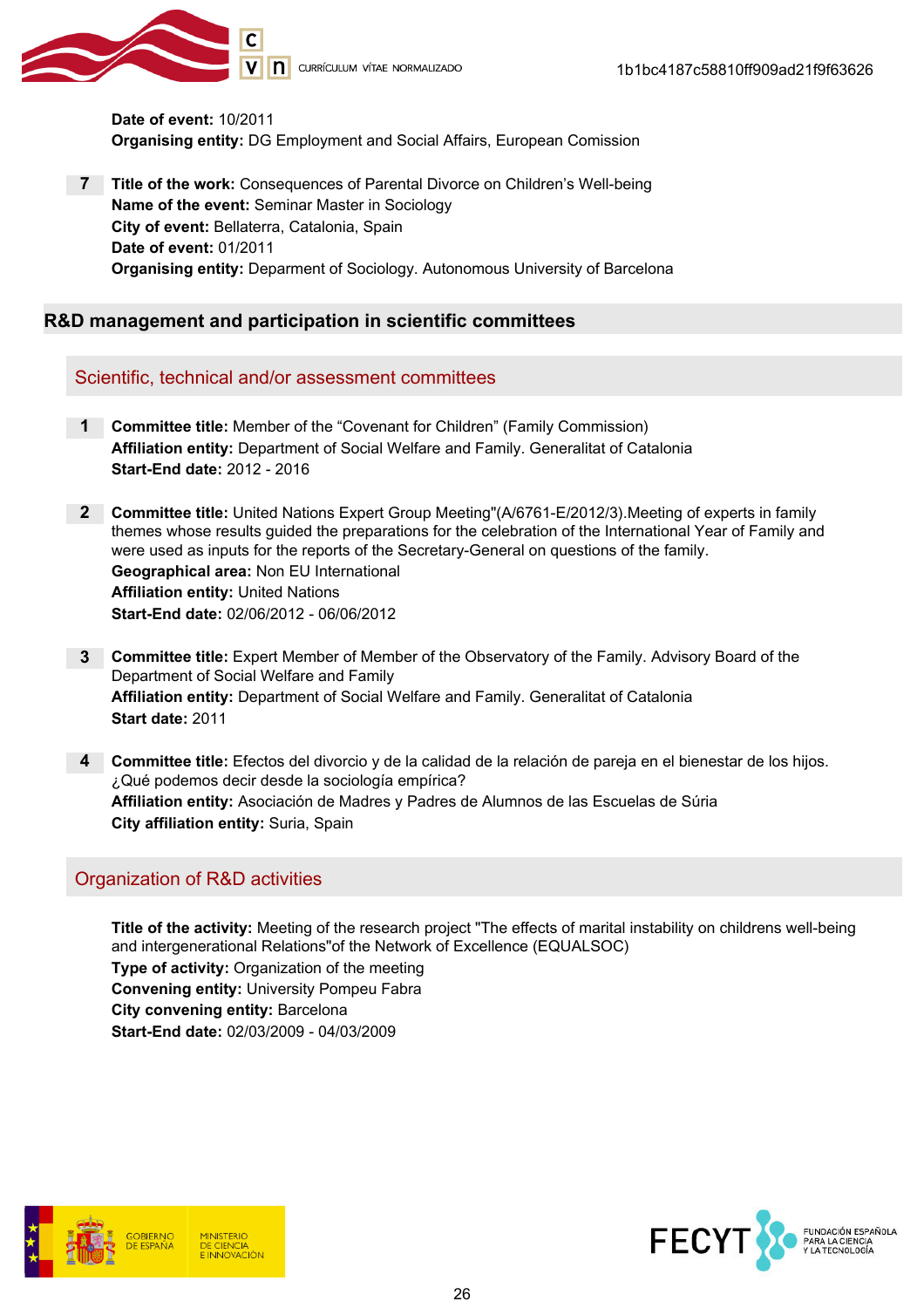

#### R&D management

Name of the activity: Coordinator of the reserach project "The effects of marital instability on childrens well-being and intergenerational relations" of the Network of Excellence (EQUALSOC) Performed tasks: Scientific coordinator and organization of the events Start date: 2008 **Duration: 2 years** 

#### Other achievements

#### Stays in public or private R&D centres

1 Entity: Center for Demographic Studies City of entity: Bellaterra, Catalonia, Spain **Start-End date: 08/01/2018 - 09/07/2018 Duration: 6 months** Goals of the stay: Post-doctoral

Provable tasks: The aim of this stay is to write two papers. One paper with professor Albert Esteve is about the trends of the socio-economic differences on family structure polarization using IPUMS database. Another paper with professor Jeroen Spijker is about the consequences of family structure polarization on adolescents' health outcomes.

2 **Entity: University Milano-Biccoca** City of entity: Milan, Italy

**Start-End date: 01/02/2016 - 01/03/2016** Duration: 1 month

Funding entity: Ministero della Instruzione della Università e della Ricerca. FIRB: Mixture and latent variable model for causal inference and analysis of socio-economic data 2013-2016

Goals of the stay: Post-doctoral

Provable tasks: The goal of the stay was performing the empirical part of the a paper with professor Fulvia Pennoni about the effects of parental divorce and parents' relationship quality on children's well-being. We used new statistical methods such as augmented inverse propensity weighted estimator.

Acquired skills developed: During the stay, I aquired a new statistical methods such as augmented inverse propensity weighted estimator.

- 3 Entity: Swedish Institute for Social Research (SOFI) City of entity: Stockholm, Sweden Start-End date: 15/06/2009 - 19/06/2009 Duration: 5 days Funding entity: Short-term visiting scholarships- EQUALSOC Network of Excellence. Goals of the stay: Doctorate Provable tasks: The aim of the stay was writing a paper of my dissertation with professor Michael Gähler
- 4 Entity: Department of Social Policy and Social Work at the University of York City of entity: York, United Kingdom Start date: 2010 Channels Communication: 10 months Funding entity: Scholarship Fundación Caja Madrid Goals of the stay: Post-doctoral Provable tasks: I worked on a research on the consequences of parental divorce and parents' relationship

quality on children's well-being with Kathleen Kiernan.



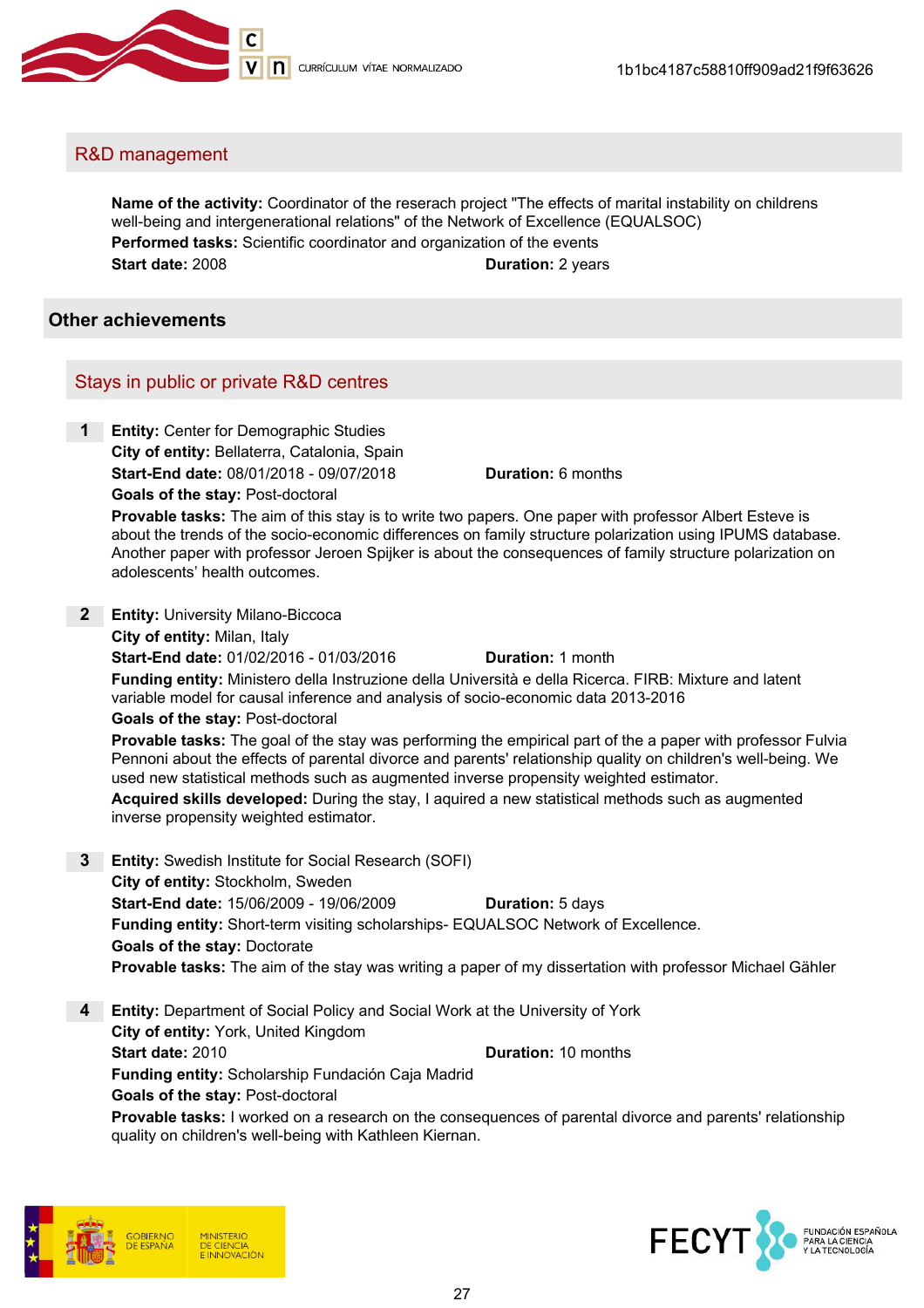

- 5 Entity: Department of Social Policy and Social Work at the University of York City of entity: York, United Kingdom Start date: 2009 Duration: 1 year - 4 months Funding entity: Scholarship Fundación Caja Madrid Goals of the stay: Doctorate Provable tasks: I worked on a research on the consequences of parental divorce and parents' relationship quality on children's well-being with Kathleen Kiernan who is one of the leading experts on divorce.
- **6** Entity: Center of Studies and Research on the Family City of entity: Milan, Italy Start date: 2007 Channels Controller Material Duration: 4 months Funding entity: FPU Scholarship-Ministry of Education Goals of the stay: Doctorate Provable tasks: At the Center of Studies and Research on the Family, I was working on my dissertation on the consequences of parental divorce on children's well-being. Concretly, I was working on the chapter on family policies aimed to help families who experience divorce.

#### Obtained grants and scholarships

Name of the grant: Postdoctoral Scholarship "Juan de la Cierva". Superviser: Gøsta Esping-Andersen. Acceptance rate of 3%. Aims: Post-doctoral Awarding entity: Spanish Ministry of Economy and Competitiveness Conferral date: 01/01/2014 End date: 20/07/2020 Entity where activity was carried out: Department of Social Policy and Social Science

2 Name of the grant: Scholarship Fundación Caja Madrid Awarding entity: Fundación Caja Madrid Conferral date: 01/01/2009 Duration: 2 years End date: 01/01/2011 Entity where activity was carried out: University of York Faculty, institute or centre: Department of Social Policy and Social Work

3 Name of the grant: Summer Workshop on Inequality and Social Change in Britain and U.S. Social Change: A Harvard-Manchester Initiative (SCHMi) Aims: Pre-doctoral

Awarding entity: Harvard Kennedy School Type of entity: University Conferral date: 07/06/2010 Duration: 15 days End date: 20/06/2010 Entity where activity was carried out: University of Manchester

4 Name of the grant: FPU Scholarship for PhD Studies Aims: Pre-doctoral Awarding entity: Spanish Ministry of Education Conferral date: 01/01/2005 End date: 01/08/2009 Entity where activity was carried out: Public Policies and Government Institute. Autonomous University of Barcelona/ Department of Political and Social Science. Pompeu Fabra University



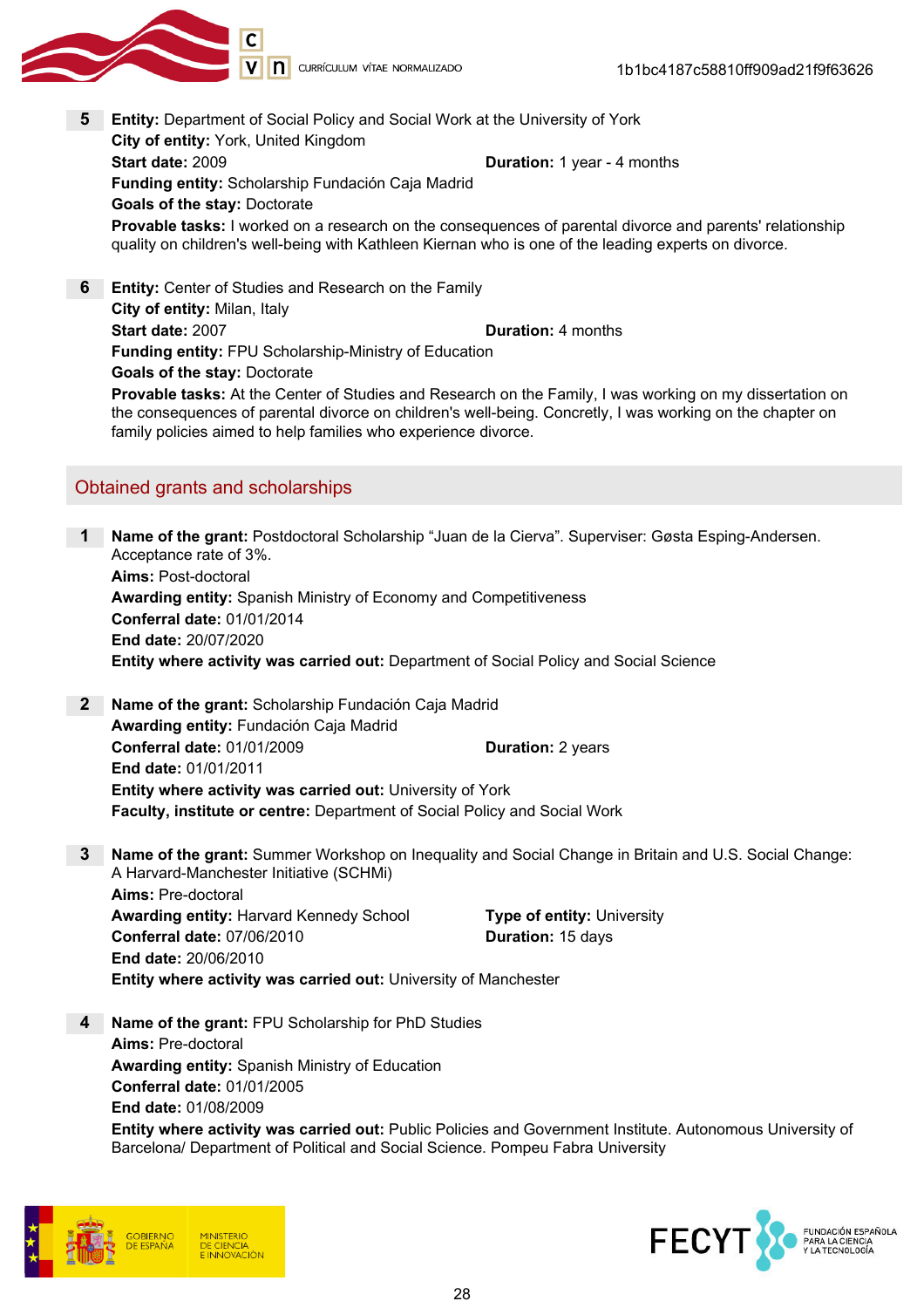

- 5 Name of the grant: Short-term visiting scholarships Aims: Pre-doctoral Awarding entity: EQUALSOC –Network of Excellence Conferral date: 15/06/2009 Duration: 5 days End date: 19/06/2009 Entity where activity was carried out: Univeristy of Stockholm Faculty, institute or centre: Swedish Institute for Social Research (SOFI).
- 6 Name of the grant: Postdoctoral Scholarship at the Quality of Life Research Institute (University of Girona). Acceptance rate of 3%.Rejected to take Juan de la Cierva Scholarship Aims: Post-doctoral Awarding entity: Agency for Management of University Research Grants (AGAUR). Generalitat of Catalonia Conferral date: 2013 Entity where activity was carried out: Quality of Life Research Institute Faculty, institute or centre: University of Girona
- 7 Name of the grant: Postdoctoral Scholarship "Beatriu de Pinós" (two-year scholarship). Superviser: Marcy Carlson. Acceptance rate of 7%. Rejected due to health problems related with pregnancy of my third child and and incompatibilities with the rules of the scholarship. Aims: Post-doctoral

Awarding entity: Agency for Management of University Research Grants (AGAUR) (Government of Catalonia) and co-financed by European Union Marie Curie Actions by 7th Framework Programne for R & D. Conferral date: 2011

Entity where activity was carried out: Center for Demography and Ecology Faculty, institute or centre: University of Wisconsin-Madison

8 Name of the grant: Postdoctoral Scholarship. Superviser: Marcy Carlson. Rejected due to health problems related with the pregnancy of my third child and nd incompatibilities with the rules of the scholarship. Aims: Post-doctoral Awarding entity: Spanish Ministry of Economy and Competitiveness

Conferral date: 2011 Entity where activity was carried out: Center for Demography and Ecology Faculty, institute or centre: University of Wisconsin Madison

9 Name of the grant: FPI Scholarship for PhD Studies.Rejected to take FPU Scholarship Aims: Pre-doctoral Awarding entity: Agency for Management of University Research Grants (Government of Catalonia) Conferral date: 01/11/2004

#### Prizes, mentions and distinctions

Description: Prize "Balbuena de la Rosa- CEU" for the research "Divorce and Malaise: Analysis of Spanish PISA Data 2003" (with Jorge Martínez). Awarding entity: Institute of the Family. University San Pablo CEU City awarding entity: Madrid, Spain Conferral date: 2007